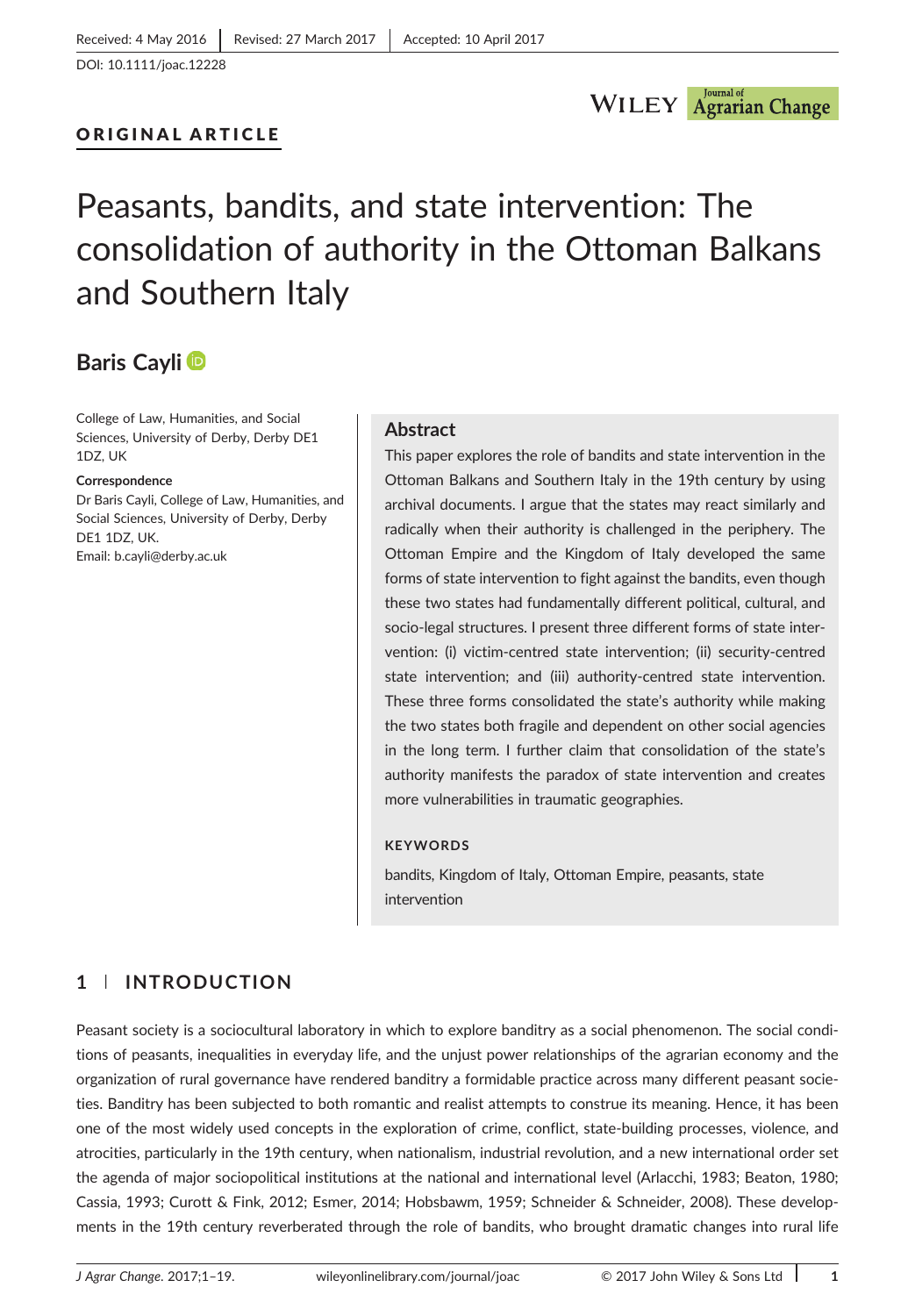$\frac{2}{\sqrt{2}}$  WILEY-Agrarian Change

and challenged state authority at the same time. The rise of nationalism in the 19th century convulsed multi‐ethnic countries, as happened in the Ottoman Empire when different ethnic and religious groups began to defy Ottoman rule in earnest. On the other hand, nationalism encouraged more interconnected communities to become unified sometimes even forcefully—under the rule of a mighty power, as happened in the foundation of the Kingdom of Italy, as a result of initiatives led by the Kingdom of Sardinia, the House of Savoy, and an intellectual group that had gathered around the ideals of Italian patriotism (Clark, 2009; Davis, 1988).

We still know very little about the commonalities and distinctions of bandits within the broad spectrum of state intervention in diverse sociocultural geographies. Illuminating the relationship between state intervention and bandits in these two different regions will help us to understand the characteristic milieus of rural dissent, the reaction of society, and the forms of state intervention. The present paper aims to delve into a number of cases that shook the social and political order of the Ottoman Balkans and Southern Italy in the 1850s and the following two decades. The perplexing and tense sociopolitical panorama after the second half of the 19th century was subject to the deep influence of social and political transformations, in both the Ottoman Balkans and in Southern Italy, as a result of state restoration and the process of state formation, respectively, in these two territories. The notorious prevalence of bandits in the 19th century created both parallel motives and diversifications in the emergence of bandits and the position of state authority to deal with banditry activities, which became a marginalized social problem. The lack of comparative banditry studies exploring the status of banditry and its implications in different societies creates an enigma in the state–community nexus of contentious societies. The principal aim of this paper, therefore, is to provide a comparative account of banditry by presenting different forms of state intervention, which were aimed at the eradication of bandits, in the Ottoman Empire and the Kingdom of Italy. Our responses to the questions raised in this paper will depict the role of state intervention when the great dissent in the periphery was echoed in the decisions of central governments to suppress the bandits.

The archival materials that I examined in this study were derived from two main repositories. The Ottoman sources were derived from the Prime Minister's Ottoman Archives (Başbakanlık Osmanlı Arşivi) in Istanbul, while for the Italian sources I consulted the archives of the Institute for the History of Risorgimento (L'Istituto per la Storia del Risorgimento Italiano), based in the Museo Centrale Risorgimento in Rome. The archival documents in this study, presented in footnotes, were mostly dated from the 1850s to the 1870s. I mainly endeavour to clarify the reactions of the two states, which had different political and socio-legal structures, against the bandits. How was this reaction shaped according to the principal concerns and implications of state intervention? Finally, what were the outcomes of these interventions with regard to the various segments of society? The responses to these three questions also raised three main arguments in this research. First, the states, which have different political and socio-legal structures, devise similar responses to the social agencies when state authority perceives a severe risk directed against its existence. Second, I identify three main state intervention models applied by the Ottoman and Italian states to eliminate the bandits: (i) victim-centred state intervention; (ii) security-centred state intervention; and (iii) authority‐centred state intervention. All these three interventions fostered the consolidation of the state's authority in the Ottoman Empire and the Kingdom of Italy. Finally, none of these three forms of state intervention targeted the core social concerns of the rural communities to eliminate the source of the great dissent. As a result, this failure to eliminate the source of the problem created the paradox of state intervention, which signifies the consolidation of the state's authority while, in the long term, creating more vulnerabilities for the rural communities.

There are five main sections in the remaining part of the paper. The following theoretical section explores state intervention and bandits, as well as the historical context of banditry and statehood in the Ottoman Balkans and Southern Italy respectively. Next, the rural dissent in the Italian and Ottoman cases is considered in line with the global developments of the 19th century. In the following two sections, I examine the Ottoman and Italian archival documents that revolve around three main concepts, namely victims, security, and authority. Finally, in the concluding section, I draw attention to the role of social injustice and its outcomes. I underscore why it is important to explore the cultural imperatives of comparative research in society and history in future studies.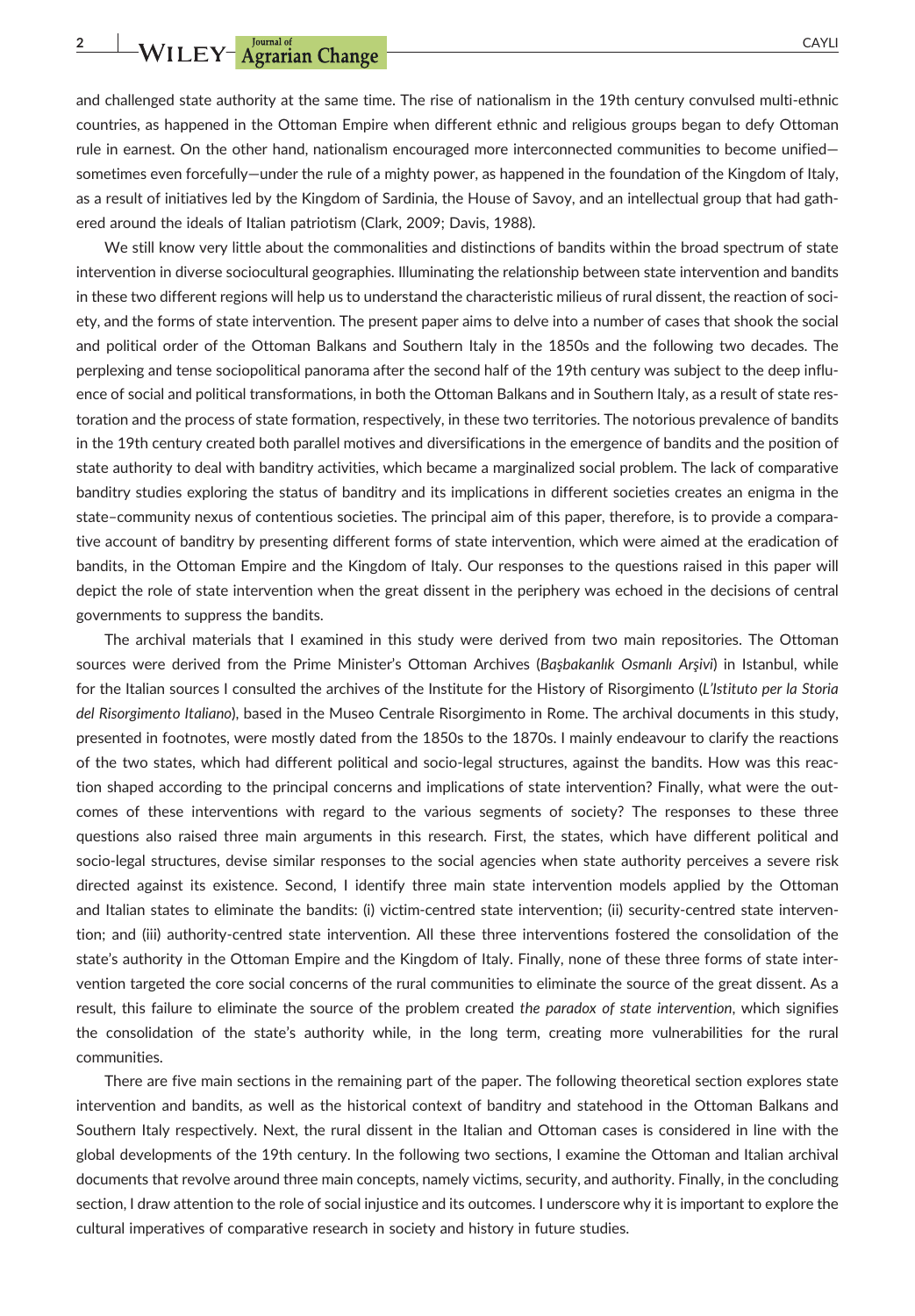### 2 | STATE INTERVENTION AND BANDITS

According to Hobsbawm (1959, 2000 [1969]), a social bandit does not merely symbolize a powerful social character governing the socio‐economic life and cultural conflicts within a community. A social bandit is also a local figure who uses his power to bring about "justice" or to retaliate in the name of the powerless. However, the cases that I present below convey the message that the definition of social banditry is highly problematic. The negative and positive connotations of social banditry depend on the historical and local particularities of a social setting and the perceptions of local people about particular individual bandits or groups of bandits. For instance, one of the well-known bandits in Southern Italy was Giuseppe Nicola Summa, who was mostly known as "Ninco Nanco". He strictly prohibited the members of his bandit group from threatening the poor for purposes of extortion, while regularly demanding ransoms from the nobles of the region (Bianchi, 1903). On the other hand, many bandit groups terrorized the villages and extorted from the poor even though they shared the same social and cultural habitus with their victims. This is the reason why every bandit group is a social formation and has commonalities when the principal issue is misgovernance and injustice in that social context.

Tilly (1985, p. 170) argued that legitimacy is gained through wars in the state‐making process, so that banditry and war‐making can be located on the same continuum. Tilly (1985) also drew attention to a connection between the credibility of violence and the perpetuators of violence, whether it is applied by a legitimate actor, such as state, or an illegitimate actor. This explains why the Ottoman and Italian states treated some of the peasants in the name of public safety as if they were "criminals" and "barbarians". The anthropological perspectives, on the other hand, inform us that agrarian resistance is highly related to development in a rural setting, and to the struggle to survive in respect of the land, on which the peasants have set their hopes for the future (Scott, 1985; Smith, 1989).

The three models of state intervention analysed in this study demonstrate that states may engage in a paradoxical situation when state authority follows the trajectory of radicalization without targeting the source of the main social problem. Thus, the paradox of state intervention occurs when a social problem sustains itself in either the same or a new structure, even if state authority deploys different forms of intervention, and uses both soft and hard power to tackle that social problem. However, different forms of state intervention foster the consolidation of the state's authority while rendering the main source of the social problem either unfixed or transformed into a new guise. The same social problem and its new variants widen the scope of victimization among the powerless, whereas state authority emerges as a recognized force and engages in collaborations with the new social agencies or the variants of former local forces—as long as state authority assures its superiority. Turning to our case, the cases presented in this study show that the Ottoman and Italian state authorities employed different forms of state intervention and used soft power through social protection. Yet the soft power had little influence on the elimination of bandits, as it primarily addressed the suffering of victims after they had been attacked by bandits through the victim‐centred state intervention model. Both states also used soft and hard power together in security-centred state intervention. Nevertheless, different from victim‐centred state intervention, they achieved the elimination of a number of bandits through the law enforcement agencies. Finally, the elimination of bandits reached its peak with authority‐centred state intervention, which not only wiped out a significant number of bandits but also increased the numbers of civilian victims greatly by destroying an entire village that did not accept the state as a superior authority.

Not even the highest numbers of bandit eliminations, however, could guarantee the complete eradication of the source of the social problem. More fundamentally, the vulnerabilities of the peasants persisted with the state intervention. The paradox of state intervention, therefore, explains how the state gains social control in the periphery while, ironically, its authority depends on other social agencies. In fact, this shows us that a recognized authority can hold fragile power at the same time. Furthermore, social injustice in the periphery sustained itself through state incapacity. This was the reason why mafia‐type syndicates appeared, given the vacuum of brigandage and banditry in the Italian context, shortly after the completion of the unification process in the 1870s. Similarly, in the Ottoman context, the source of the social problem was fuelled by ethnic and religious conflicts that also resulted in the full independence of a number of nations in the last quarter of the 19th century in the Ottoman Balkans.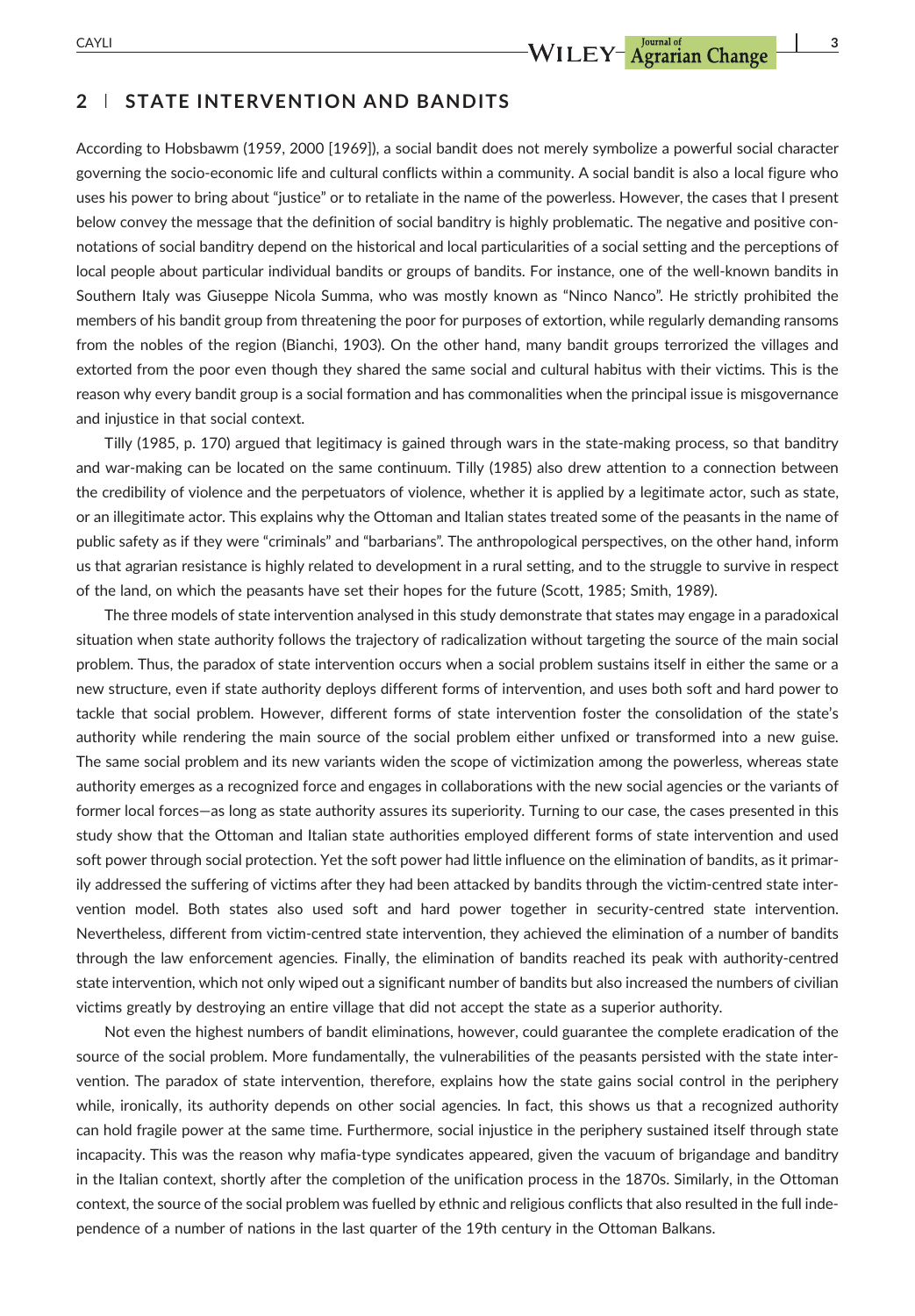The bandits prevailed as social agents who held influential local power and notable authority in the countryside during the long 19th century. The two state authorities, on both sides of the Adriatic Sea, engaged in reforms to defeat the bandits, who posed a high risk to the subjects of the two states, and to public safety, and who even aimed at delegitimizing the social and political order in these two countries. Yet we need to explore the historical context of banditry and statehood in the Ottoman Empire and Southern Italy before the presentation of archival materials.

# 3 | REVISITING THE HISTORICAL CONTEXT OF BANDITRY IN THE OTTOMAN BALKANS AND SOUTHERN ITALY

### 3.1 | The historical context in the Ottoman Balkans

Şaki—eşkiya in the plural—is the key term used by the Ottoman authorities to indicate bandits and brigands. Şaki etymologically signifies a desperate or miserable person; however, it gained a more negative connotation since it was mostly used for bandits. In addition to eşkiya, klephts demonstrated a traditional banditry character in the rural and mountainous areas of Ottoman Greece. The klephts became a social problem even after Greece gained its full independence from the Ottoman Empire in 1829: "The klephts were mainly fugitives, debtors, outlaws, misfits, adventurers, victims of oppression, men not attached to the land by property or other obligations, who took to the hills and became brigands" (Koliopoulos, 1989, p. 195). Similar to the klephts, hajduks were also used as popular aspirations to point out the bandits in both the Ottoman Empire and the Eastern Europe (Petrović, 2003). These multilayered facets of bandits made them part of a complex and difficult social problem. Nevertheless, what makes banditry a perplexing concept lies in the diverse characters and activities of the bandits, which included positive attributes such as resisting oppressors or fighting for justice. On the other hand, certain bandits also committed heinous crimes and consolidated their authority through ravaging and intimidation. As a result, eşkiya, hajduks or klephts were formidable figures in a rural community that was subjected to social injustice, public uncertainty, social isolation, and a vacuum of authority from time to time. Yet it is necessary to revisit the historical roots and social conditions of rural dissent to locate the bandits legitimately in the transforming social and political dynamics of the Ottoman Empire in the 19th century.

The socio-economic and political decline after the Russo-Turkish wars of the 18th and 19th centuries made discernible the urgent need for major agrarian reform. Furthermore, each failed reform package prompted a flood of angry responses from the lower social classes in the rural communities. For the Ottomans, the 19th century was a period of state centralization (Quataert, 2000, p. 54). The gradual but deepening degradation in social life was conflated with the rise of corruption in the many parts of the country, including the Balkans, from the early 19th century onwards (Kasaba, 1988, p. 58). Some of the responses of the troubled people in the rural communities had used violence as a strategic instrument, directed against the Ottoman local elites and rulers, in the 18th century. This resistance had introduced repressive, deterrent, and oppressive methods into the sphere of public life in order to end the social tumult in the rural areas of the Balkans. Those revolts were sometimes perceived by the local rulers as attempts by the Sultan's subjects to resist his "holy" authority (Ursinus, 2005). This formidable social dissent did not terminate in the 19th century. In fact, the situation deteriorated further, as the uprisings gained the support of certain ethnic bandit members to resist the Ottoman Empire. On the other hand, the Ottoman official forces hired and used bandits as an irregular militia, known as bashibozuks (literally, "crazy-heads"), to repress the dissent in the rural areas (Özcan, 1986, p. 130). Consequently, an important segment among those who were resisting were labelled as looters and bandits, particularly by the appointed local governors when their higher social status was tested against these attempted uprisings.

Through an examination of a number of archival resources related to bandits during the Tanzimât era, I have found that banditry activities increased exponentially while the Tanzimât reforms were striving to keep the Empire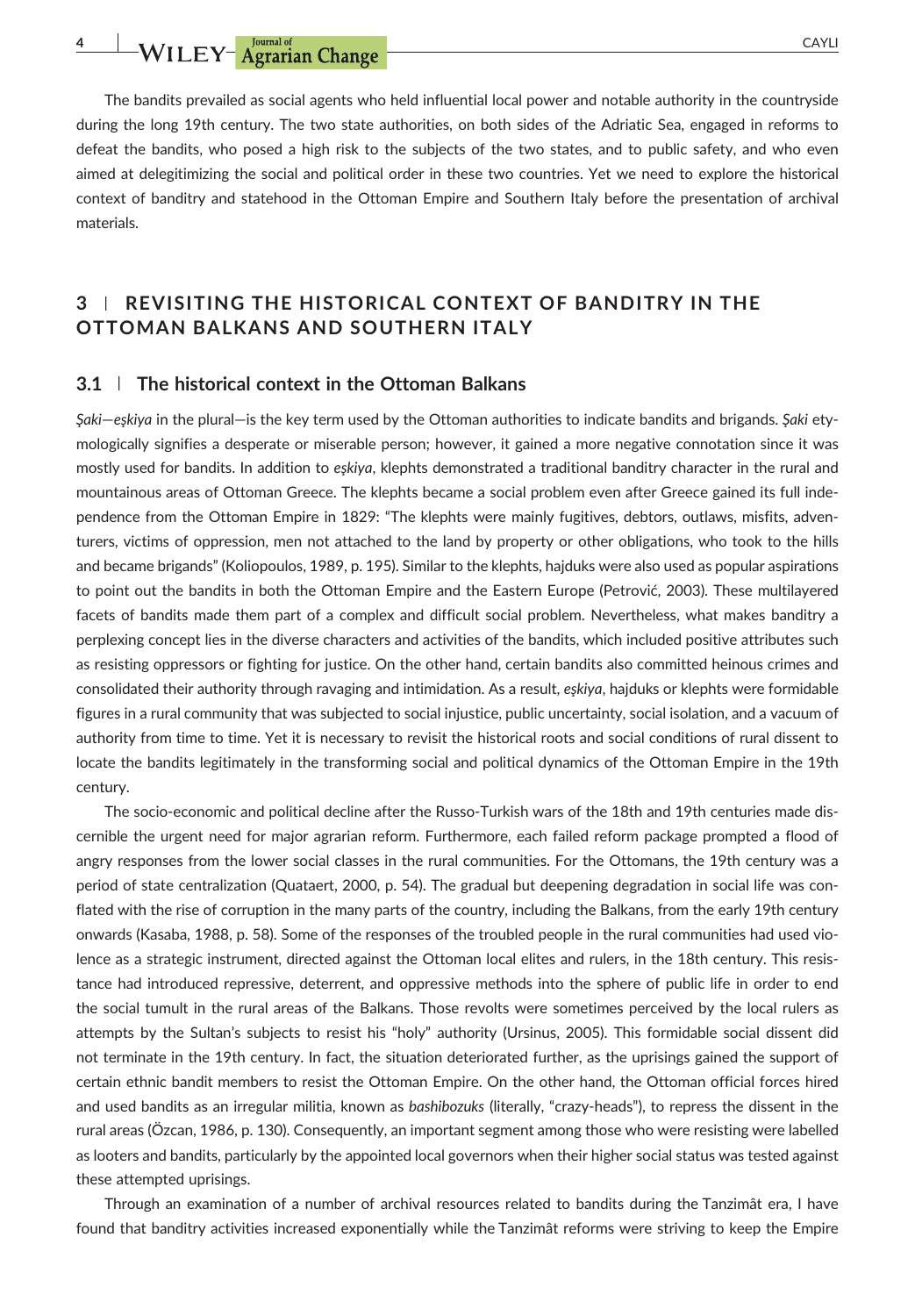united, integrated, and more prosperous. The rise of nationalism was a major risk posed by the differing ethnic bandits against the rule of the Ottoman Empire, so nationalism was a stimulating aspect that brought the fight of the various ethnic groups to the fore. The uprisings by bandits who were part of diverse ethnic groups, such as Greeks, Serbs, Bulgarians, Bosnians, Montenegrins, Macedonians, and Albanians, was appreciated from time to time by their own rural communities, with growing support particularly during the second half of the 19th century. However, in addition to these national and religious insurgents, an important part of the rural dissent and the attacks of the bandits was the source of social injustice (Inalcik, 1964). In fact, the drafters of the Tanzimât reforms were aware of the prevalent social injustice. The economy of the state was primarily based on agricultural products and land tenures, so much so that the administrative governance and tax collection were enmeshed in the authority of one man—in other words, the mutesellim. The infamous authority of the mutesellim (mültezim) was finally abolished in 1842 due to the Tanzimât reforms; however, his authority was mostly sustained when the rights of the mutesellim were transferred to the mutasarrıf in 1864 (Karpat & Zens, 2003, p. 16).

The Tanzimât reforms, which began with the Edict of Gülhane in 1839 and continued up to the declaration of the first Ottoman constitution in 1876, fostered hopes of bringing newfangled solutions to bear on the grim social problems and the political hubbub. The reaction of the peasants against the violation of the reform packages resonated through the 1841 Niš uprising (Uzun, 2002) and the Vidin uprising in 1849 (Inalcik, 1964). These two attempts at resistance were the most important symbols of the rural dissent, in which the bandits played an important role in the surge of uprisings and its spread. Yet the Porte had to cope with a more challenging situation when the bandits played an even greater role through the revolts in Bosnia and Herzegovina and the uprisings of the Bulgarian community in the following decades. Additionally, the rural communities also sought, through aggressive and unyielding efforts, to negotiate with those implementing the complex and sometimes contradictory Tanzimât reforms in the periphery (Petrov, 2004). The archival documents cited in the following sections show that differing state interventions resonated in the periphery to different degrees. The three main forms of state intervention—victim‐centred, security‐centred, and finally authority‐centred—endeavoured to overcome the rural dissent while fighting the bandits and consolidating the state's authority.

### 3.2 | The historical context in Southern Italy

I briganti and i banditi are the two terms that were mostly used by the Italian state to refer to the brigands and bandits, respectively. In addition to the common use of brigands and bandits, the Italian archives examined in this study mostly mentioned I malfattori (evildoers), i male intenzionati (the malicious ones), i barbari (the barbarians), or i malviventi, which literally signifies those who live in a bad or evil way, while narrating different cases related to the bandits. Unsurprisingly, similar to the Ottoman state discourse, the various words used to imply banditry demonstrate the negative connotations in the vision of the Italian state with regard to bandits and brigands.

Brigandage has a long pedigree in various parts of Southern Italy, from the 15th century onwards (Ciconte, 2011; Santino, 2000). On the other hand, similar to the Ottoman case, the prevalence of bandits in the 19th century was related to the lack of state security, land governance, social injustice, state incapacity, and state transformation. Yet the rural areas in Southern Italy were structured by idiosyncratic circumstances. In this regard, and unlike the Ottoman Mediterranean and the Balkan region, state centralization was weaker, and there was no effective police force in the rural parts of Southern Italy in the first half of the 19th century (Fiume, 1984, p. 109). Yet, more dramatically, the region deteriorated socio‐economically because social injustice and rural dissent were rampant both before and after Italian unification (Gaudioso, 2002; Massari, 1961, p. 93). Unlike the Ottoman Balkans, feudalism flourished as a mode of government in Sicily until the early 19th century. Even though the Bourbon rulers of the Kingdom of Sicily abolished feudalism in 1812, they could not engender significant changes in the degenerating social conditions of the peasants (Mack Smith, 1965, p. 90). The blockage of a new and democratic constitution by Ferdinand IV of Naples and the ongoing social dissent among the rural communities united the nobles and peasants against the rule of the Bourbon Kingdom (Scianò, 2004). The various attempted uprisings led by the peasants of Sicily, starting particularly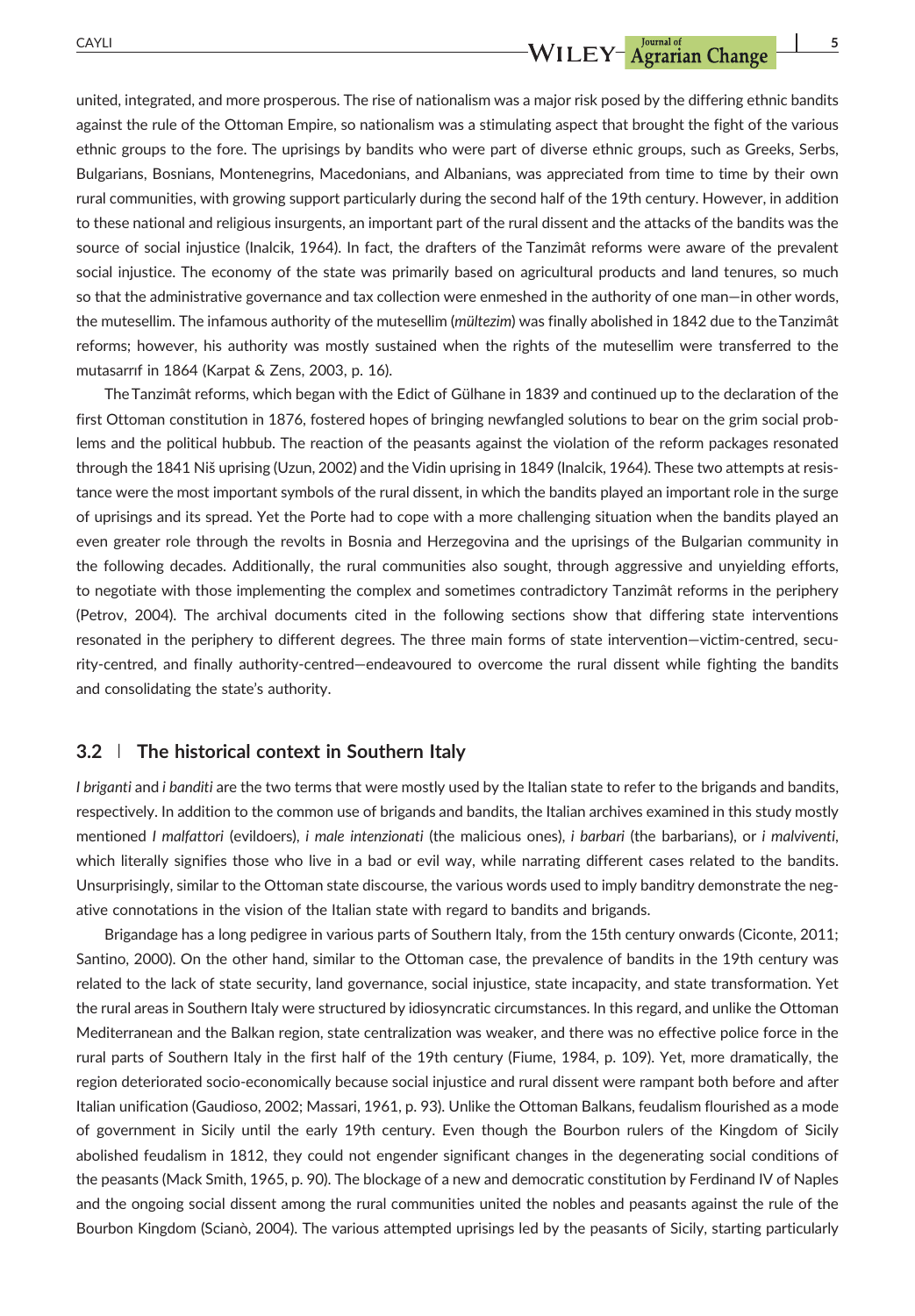# 6 CAYLI

in the early 19th century, intensified after the 1830s. The death of Ferdinand IV of Naples in 1859 spurred a new social and political phase for the unification of Italy.

The invasion of Sicily by Garibaldi in 1860, with 1,000 ambitious volunteers accompanying him, known as the "Expedition of the Thousand" (Italian, Spedizione dei Mille), leveraged public panic, fostered some hopes, and at the same time crystallized the grievous social problems of Sicily among the different sectors of society. Conversely, the new state formation and repressive policies in Southern Italy geared those lingering social problems towards reproducing their new forms within a culturally marginalized and politically fragile conundrum. The Southern Question was part of that conundrum. Indeed, the Southern Question, as a holistic term, was invented and used commonly in the late 19th century to express the historical, economic, and social problems of Southern Italy, while a number of reform packages were dealing with uncertainty and the status quo in the region (Dickie, 1999; Moe, 2002; Romano, 1966; Schneider, 1998; Viterbo, 1966). The state's perception in regard to the suppression of brigands criminalized the region through orientalist, populist, and sometimes violent policies. The Italian unification, the Risorgimento, was an ambitious statecraft project that mostly realized its ultimate goal—at least on paper—with the unification of Italy in 1861. Yet this glorified historical background to the unification of Italy created the rural poor as "the big losers" (Clark, 2009, p. 98). The weak state institutions, therefore, catalysed brigandage activities and determined their prevention either through the employment of radical forces to suppress them or the integration of armed men into the social system through the force of elites in the periphery.

The archival documents studied in this paper show that there were numerous repressive and ferocious operations organized by the Kingdom of Italy against those brigands to consolidate the state's authority, restore social order, and guarantee public safety, particularly within the first 5 years of the Risorgimento, from 1861 to 1866. However, there were also other forms of state intervention. The Italian state intervention, which is explored in the following sections, informs us that it was concerned with certain sociopolitical issues to differing degrees. Akin to the Ottoman case, these principal issues revolved around the concerns of victims, the guarantee of public security, and the consolidation of the state's authority.

### 4 | RURAL TROUBLES, MODERNIZATION, AND GLOBAL CHANGES IN THE OTTOMAN AND ITALIAN SOCIAL LANDSCAPE

The tax collector, local governor, and military authorities in the rural towns and villages vied for the monopolization of power that eventually diminished the capacity of the state to consolidate the rule of law and guarantee public safety. A Weberian form of bureaucratic dysfunctionality caused a surge of insecurity in the periphery. The most striking impact of local misrule was evident in the clientelist and patronage‐oriented relationships: "Personal cleavages were superimposed upon the organizational ones. Each new appointee at each level of government tried to get his own protégés appointed to critical posts to safeguard his position against future intrigues" (Karamursal, 1940, p. 202; see also Heper, 1980, p. 86). The decisions of local courts and the correspondence between Istanbul and the periphery ensured that the Ottoman central government recognized corruption and the mistreatment of local people as common social problems in both Anatolia and the Balkans (Bogaç, 2003; Haim, 1994; Herzog, 2003). This was the reason why "the imperial orders sent to provincial centres regularly warned judicial and military officials against acts of corruption and oppression, indicating the presence of these practices as continual concerns" (Coşgel, Ergene, Etkes & Miceli, 2013, p. 362).

The modernization of the Ottoman Empire was aimed at overcoming the grip of the country with regard to socio‐ economic, military, legal, and bureaucratic matters. The local notables gained important power in the periphery from the 17th century onwards, and officially consolidated their focal role in the socio-economic system in the 19th century. The local notables and Mahmud II signed the Sened-i Ittifak (Deed of Alliance) after a series of negotiations. The aim of this alliance was to regulate the centre–periphery relations, render the polity more effective, and reduce the vulnerabilities of victims in the villages through the guarantee of a certain degree of authority to the local notables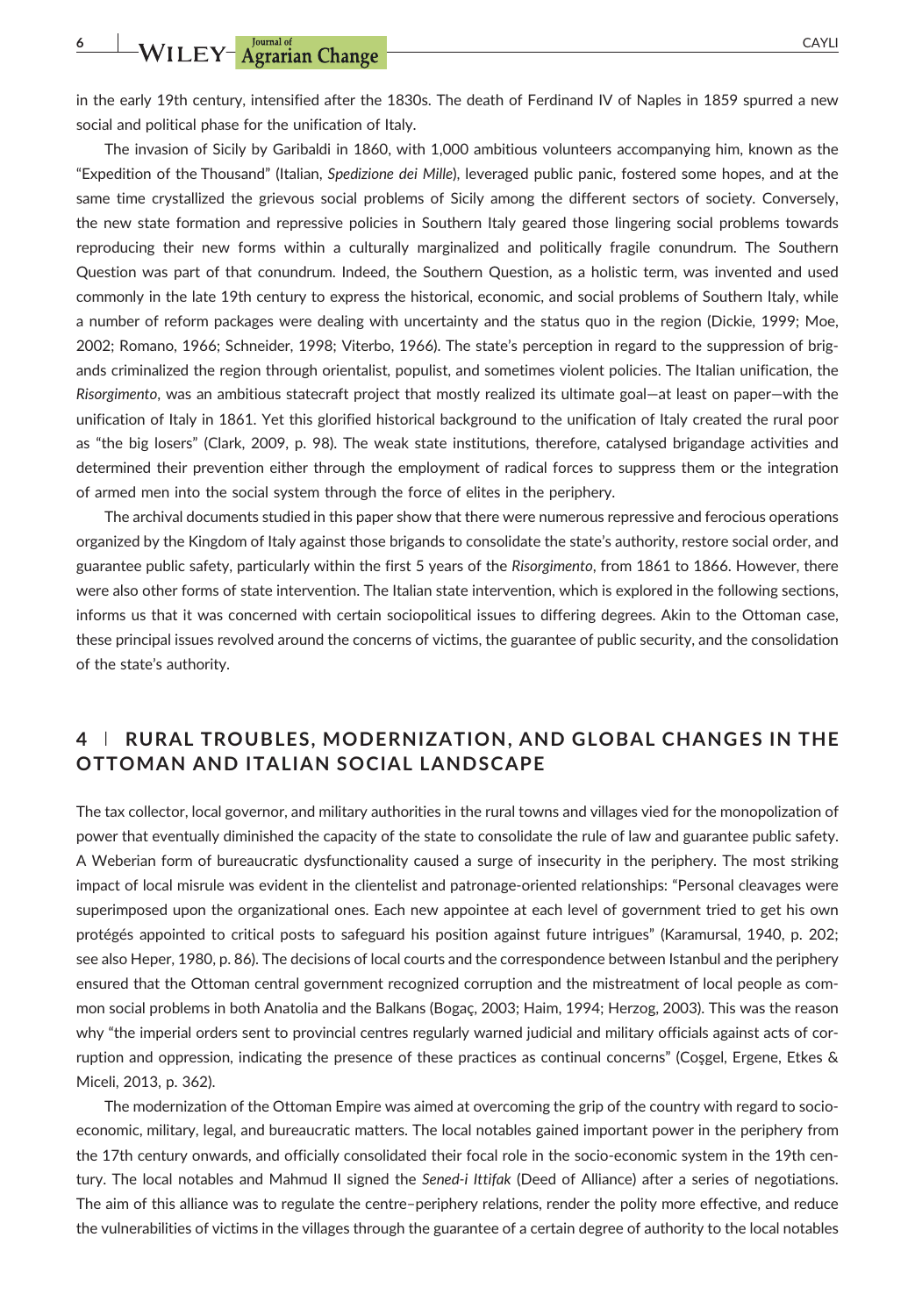(Barkey, 2008, p. 205; Sadat, 1972; Yaycioglu, 2016). However, the Porte weakened the authority of the local rulers in the following decades of the 19th century by centralizing the Ottoman polity and creating new democratic channels in the form of local assemblies, in which the representatives of the diverse communities and the local rulers appointed by the Porte had to work together. On the other hand, the attempts at modernization by the Kingdom of the Two Sicilies were different from those of the Ottoman Empire. Even though the governance of land was the factor that galvanized social dissent in both Sicily and Southern Italy in the first half of the 19th century, the attempted reforms were not oriented from bottom to top, but the reaction to the failed reforms was. One of the most striking examples of a local reaction from the people was evident in a manifesto that was distributed from hand to hand 3 days before the birthday of King Ferdinand I, on January 9, 1848, stating the following $^1$ :

Sicilians! The time of useless supplications is past. Protests, requests and peaceful demonstrations are useless. Ferdinand has scorned them all. Are we, a freeborn people, reduced to shackles and misery, to delay any longer in reconquering our legitimate rights? To arm, sons of Sicily. The force of the people is omnipotent: the unity of the people will bring the fall of the king. The day of 12 January 1848, at dawn, will bring the glorious epoch of universal regeneration.

Tilly (1973) rightly demonstrated that modernization does not directly produce conflict. However, the wider implications and the governance of modernization characterize the ups and downs of this process. From this standpoint, the fundamental issues at the core of the social dissent in both Southern Italy and the Ottoman Balkans were embedded within social injustice, exploitation, and local misrule, which marginalized the desperate rural communities afflicted by the great socio‐economic changes of the 19th century. Northern Italy and the Piedmont region, under the rule of the Kingdom of Sardinia, had the most modernized structure in the diverse political geography of the Italian peninsula in the 19th century. The commercialized middle and aristocratic classes in Piedmont stimulated the unification of Italy through state‐seeking nationalism, against the state‐led nationalism of the South by the Bourbon loyalists (Tarrow, 1977; Ziblat, 2006, p. 78).

The great changes in the global economic arena and their impact on the local economies created a reaction among the peasants. The Ottoman Empire's centralization philosophy in this period was aimed at responding to the concerns of peasants through increasing the capacity of central authority in the periphery, in order to deter the deteriorating administration and the social pressure of local elites over the dissident peasant community. As happened in other regions, the area of cultivated land and agricultural production was increasing in correlation with the rise in consumer demand.

The global developments in rural economy and the implications of modern agricultural cultivation also caused a surge in consumption and production in the 19th century. However, the increase in agricultural production did not eliminate rural dissent. The economic degeneration was conflated with political dissent when the ethnic and religious concerns of the Balkan communities lessened the attachment of the people to Ottomanism and Ottoman rule. Eventually, this will for dismemberment spurred their quest to establish an independent political entity. Transportation gained strategic importance due to its accumulative force over economic capital in the 19th century. Compared to Western Europe, rural Anatolia in the Ottoman Empire lacked a well-developed railway system. Even though the Balkans was smaller than Anatolia in terms of geographical size, the difference in track mileage between Anatolia and the Balkans was not very great. However, the capital to construct these railway lines depended on a supply of finance from European financiers, which eventually increased the economic dependence of the Ottoman Empire on the European powers (Quataert, 2000, pp. 118–120). The ability of the Ottoman state to tax its subjects was germane to understanding the attempted revolts that occurred in both Anatolia and the Balkans (Aytekin, 2013). For example, the application of the equality principle enforced by the Ottoman Empire's secular law system to the collection of taxes in order to consolidate social justice frustrated the privileged Muslim notables in the 1834 peasants' revolt in Palestine (Beinin, 2001, p. 33). However, the violent tax revolts in the 19th century were limited in Anatolia and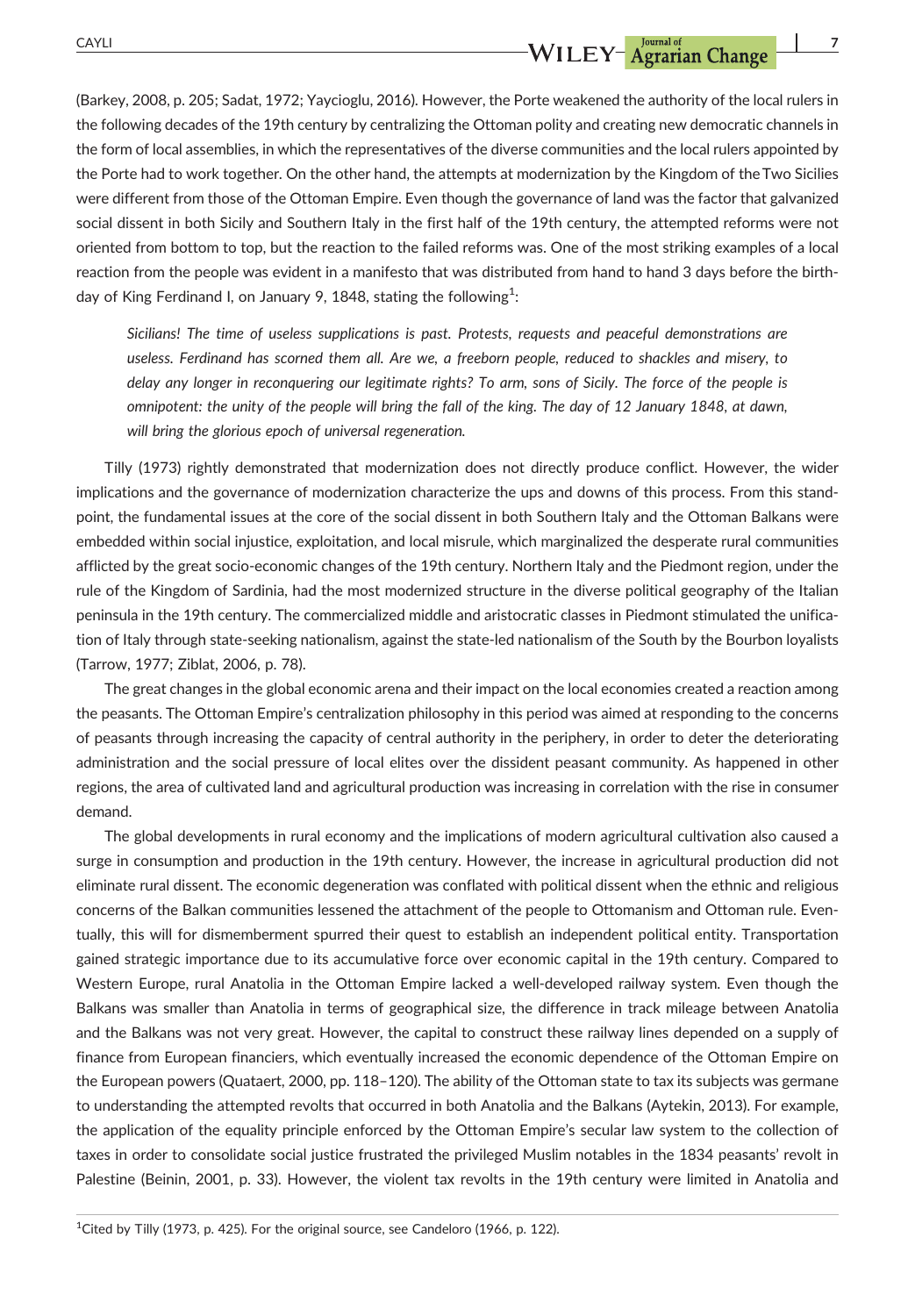the Middle East when compared to the Balkans. In the 19th century, the social class organization of the peasantry in the Balkans created greater dissent in Istanbul than other revolts that occurred in North Africa, the Middle East, and Anatolia. During the tax revolts, the fertile agricultural environment and yet the scarcity of territory became enmeshed, by the leading ideologues of the national uprisings, with the instigation of nationalistic sentiment.

The invasion of Sicily by various kingdoms from the 13th century onwards alienated peasants and their concerns were not taken seriously either by the invaders or the local notables, who enriched themselves by exploiting the peasant labour force. In the early 19th century, the deteriorating social conditions of the peasants compelled the abolition of feudalism through laws implemented in 1812 and 1816; however, these regulations did not bring about a major progression in the everyday life of peasants (Jamieson, 1999, p. 12). The lands distributed as part of these new legal changes were distant from the towns and not as fertile as those in the central and northern parts of Italy (Hilowitz, 1976, p. 14). The commercialization of agriculture, a more powerful middle class, and a well-connected transportation system in Northern Italy put the peasants in a better position when compared to the South. Therefore, in addition to the environmental and geographical conditions, the gap between the different social classes in Southern Italy was based on the governance of lands, prevalent social injustice among the peasants, and the eminent role of local notables in the control of capital. In 1863, shortly after the unification of Italy, there was no great change in the social conditions of peasants. General Alfonso La Marmora explicated the relationship between the different social classes in Southern Italy, stating that "… If ignorance and ferocity are the characteristics of the inferior class, egoism and intrusion into the dominating positions are the so-called features of *gabellotti*" (Serra, 2009, p. 36). The new Italian state and its officials recognized these degenerating social conditions while portraying those who were revolting through the lens of cultural relativism, and labelling dissidents as criminals and emotional reactionaries (Whelehan, 2014). The victory of the ruling classes in the suppression of the peasant revolts in Southern Italy also influenced Italy's poor economic performance (Sereni, 1971). As a result, the Risorgimento "remained essentially an element between the Savoy monarchy and the urban high class, whereas large segments of the peasant population were, at best sceptical about or even fiercely against, the process of unification" (Guiso & Pinotti, 2013, p. 309).

In addition to the local dynamics, agricultural production was also under the influence of great global changes. The expansion of staple agriculture after the American Civil War changed the economic history of the United States, and its impact across the world in the late 19th century was deliberate. The spatial distribution of prices paved the way for the expansion of Western cultivation and influenced local wheat prices (Harley, 1978). The development of an international economic system influenced the agricultural economy through the regulation of wheat production in Britain and the USA. This influence was the start of a series of events that triggered more global reactions in rural areas. The cheaper grain brought about lower rents throughout Europe and increased real wages in Britain, whereas it diminished other places because of different trade policies as well as political and agricultural divisions among European countries (O'Rourke, 1997; Winders, 2009). Yet the main characteristic in the outcome of cheap American grain was the destabilization of the European agricultural economy and the impoverishment of rural communities, which resonated dreadfully in the Mediterranean rural landscape. This sinister impact had a negative effect on the production of fruits in the region (Morilla Critz, Olmstead, & Rhode, 1999).

The economic transformation in the 19th century combined with the technological developments and canalized the leading forces to implement capitalist policies fiercely. This formidable combination constituted the pillars of the liberal and industrial economic agenda of the imperialist powers: "The long history of 'capital‐intensive', epoch‐making innovations—above all, the early modern shipbuilding–cartographic revolution, the nineteenth century steam engine and the internal combustion engine of the twentieth century—has indeed been marked by the geographically specific concentration of capital in particular places, above all in the heartlands of the Dutch, British and American hegemonic regimes" (Moore, 2010, p. 393). Transportation in the 19th century was developed by means of steam locomotives in addition to the construction of railways. All these changes connected different economic geographies and eventually caused a surge in the expansion of the capitalist system. The integration of the Southern Italian peasantry into the rapid changes in the global agricultural economy was dominated by the political aspirations of the new regime in Northern Italy, hence undermining the peasant reaction against the unification of Italy. Unlike the North, in Southern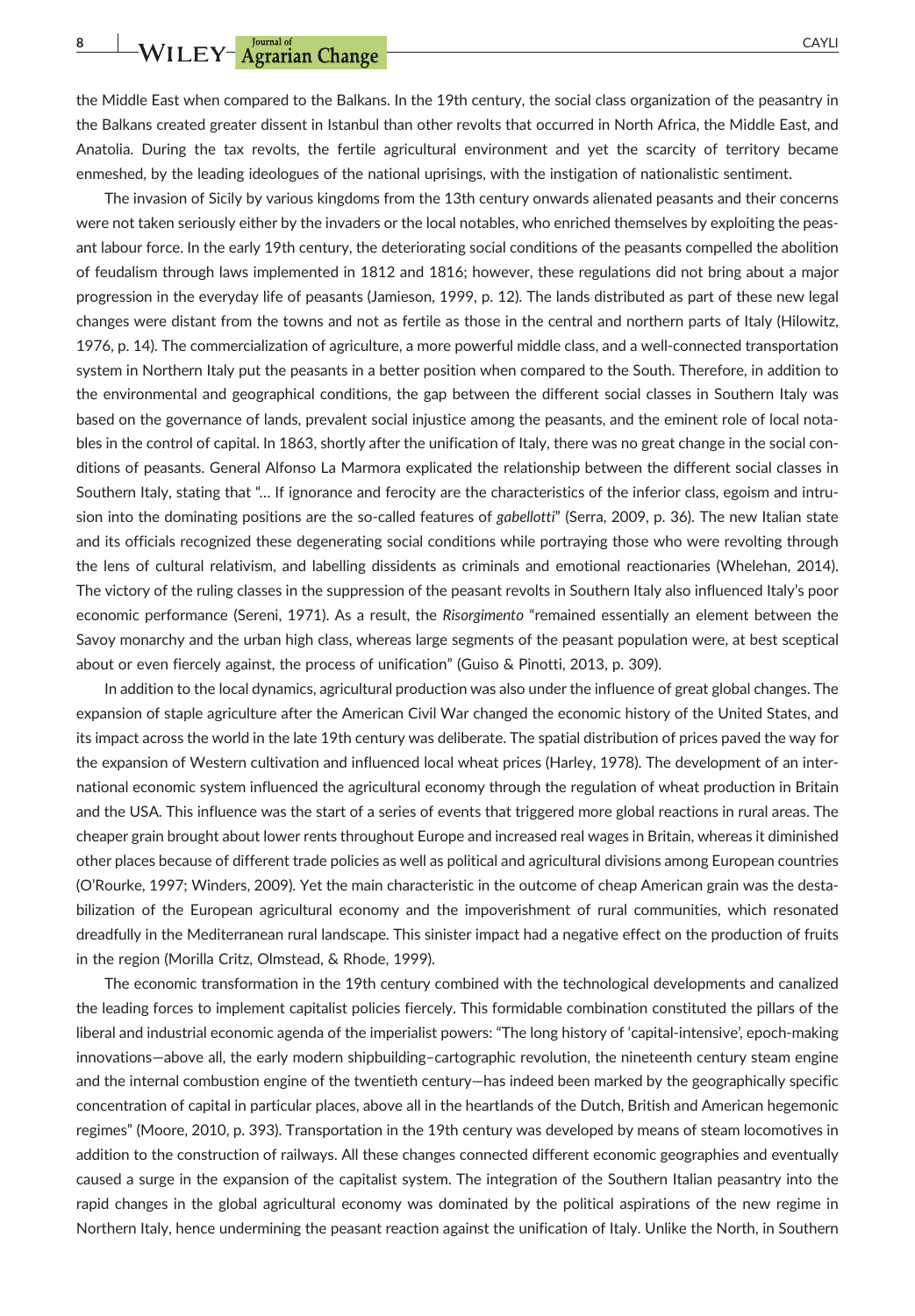Italy the local notables stimulated the increase in agricultural production by exploiting peasants, and reaped the benefits of this integration by taking the governance of lands under their control. In doing so, the new regime established its implicit dictatorship over Southern Italy by leaving the explicit hegemony in these areas to the local notables (Brögger, 1968).

It was not a coincidence, therefore, that the local reaction against exploitation and social injustice promulgated violence and brigandage activities. Dal Lago (2005) has developed an important framework by comparing social and rural dissent in South America with Southern Italy in the 19th century, arguing that, even though a certain number of differences existed between these two geographies, the role of local elites and the exploitative labour system in both places deepened social degeneration. The socio‐economic decline of the Ottoman Empire in the 19th century and its struggle to relieve the rural population, interfaced with pressures posed by the global changes in the control of agricultural production. The tensions, particularly in the Ottoman Balkans, between the Christian and Muslim peasants and the notable classes crystallized disputes over land within the context of local dissent (Yaycioglu, 2016, p. 30). Even though the struggles of the Ottoman Empire to draft social reforms were more aspiring and deliberate than those of the Northern Italian politicians, the rise of nationalism brought new difficulties to the other side of the Adriatic Sea, while Italian unification aimed at undermining the reaction of local people in the southern part of the country. The state interventions in the Ottoman and Italian social landscapes remained under the influence of regional and global changes in one way or another. The state power was under pressure to regain political and social control over its territories. However, this struggle of both states created different state intervention models, and none of these interventions either tackled the source of dissent or relieved the traumatic conditions of the peasants completely.

# 5 | THE OTTOMAN STATE INTERVENTION: VICTIMS, SECURITY, AND AUTHORITY

This section is based on archival documents that demonstrate how the Ottoman state responded through victim-centred, security-centred, and authority-centred state intervention. Victim-centred state intervention was at issue when people were injured or fatally victimized in the prevention of banditry. The case of Hüseyin reveals the generous Ottoman policies to provide state support for the victims. Hüseyin was a zabtiye, working in the police force in Mitrovica, located in the northern part of Kosovo. After his assassination by bandits, a letter issued on March 12, 1859 put Hüseyin's family on a salary immediately and ordered the arrest of the offenders.<sup>2</sup> Hurşid, who was also a zaptiye, lost his life while chasing the bandits of Montenegro and Austria. A salary was immediately assigned to his family by the Ottoman government.<sup>3</sup> A similar decision was made for the family of Ibrahim, who lost his life in a similar manner to Hurşid.<sup>4</sup> The common point of all these documents is that the deaths of law enforcement officers are narrated elaborately, and they demonstrate empathy with the relatives of the victims.

Assigning a salary was not the only practice of victim-centred state intervention. Decisions about compensation depended on the evaluation of each case separately. The case of Agrafa, noted below, demonstrates how the incidents were assessed on a case‐by‐case basis, according to the outcome in each case. Agrafa, a mountainous region in central Greece, hosted notorious bandit groups. The bandits were at an advantageous in these remote areas, which provided considerable scope for shelter and hiding places. Furthermore, the bandits in these highly inaccessible areas managed to defeat various Ottoman army forces, as happened in 1867, when a junior officer in the armed forces and five soldiers lost their lives while fighting bandits. The Porte decided to give some money to the sons of the soldiers,

<sup>2</sup> BOA. A.MKT.MVL. 105–78, 7 Sha'aban 1275—March 12, 1859.

<sup>3</sup> BOA. A.MKT.MVL. 117–24, 6 Muharrem 1277—July 25, 1860.

<sup>4</sup> BOA. A.MKT.NZD. 183–65, 22 Sha'aban 1272—April 28, 1856.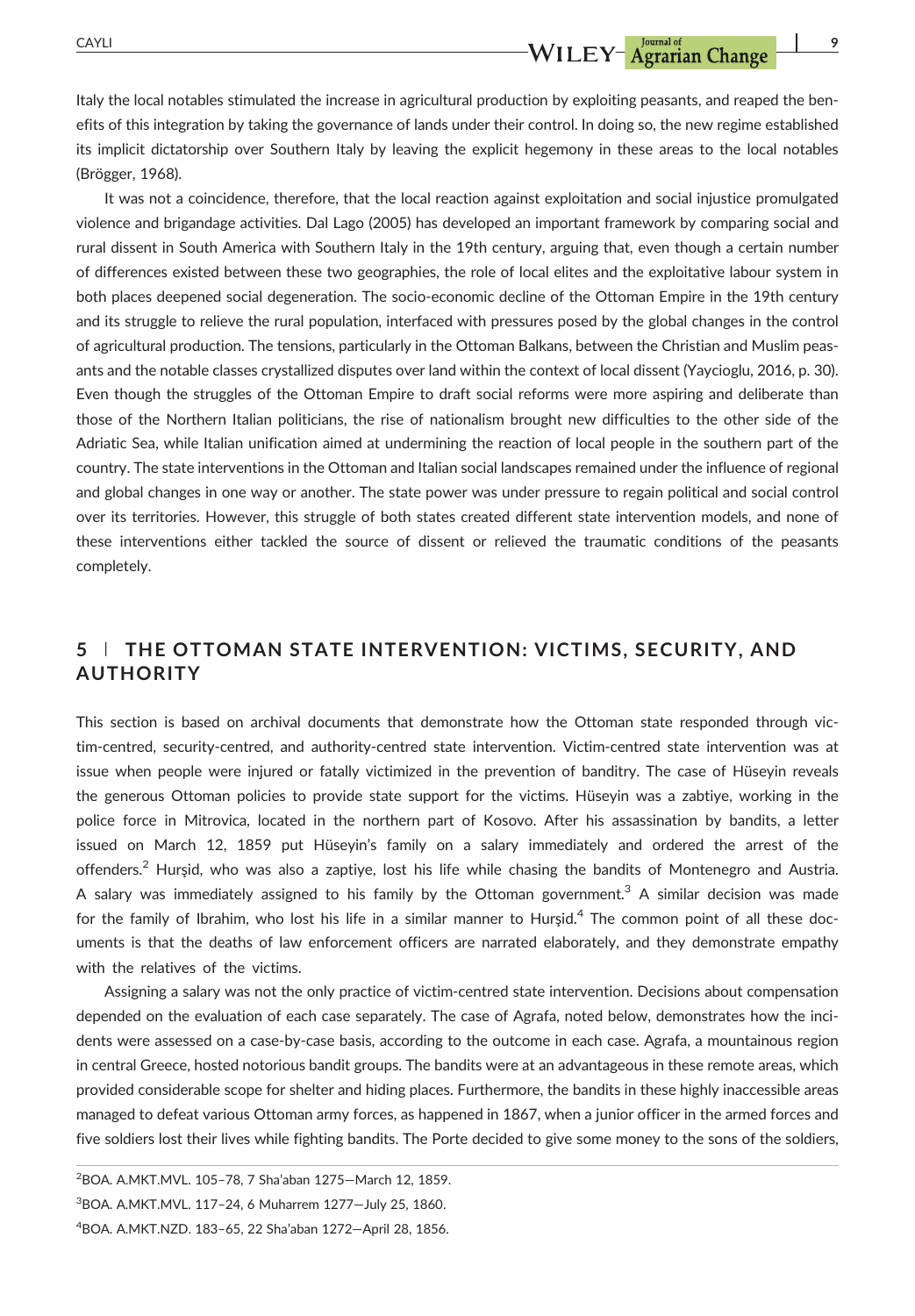but a regular salary was not assigned.<sup>5</sup> Unlike the Agrafa incident, a year later, the Porte put the family of Yahya Ağa on a salary after he lost his life while chasing bandits. Yahya Ağa was a high‐ranked army officer, in the Tabur Ağası (battalion network).<sup>6</sup> If we take into account that the Empire was running a budget deficit, particularly after the second half of the 19th century, the cost of fighting the bandits and compensating the families of victims aggravated the already fragile financial situation.

The peasants in Nikšić, located in central Montenegro, became victims of the bandits twice. First, their houses were burnt down. Second, in Geçkal, a new group of bandits seized stocks of foodstuffs and grain that had been sent to the peasants by Ottoman officials from Trebinje, located in the southern part of Bosnia and Herzegovina, 41 miles away from Nikšić.<sup>7</sup> While the bandits' attacks leveraged panic in the region, the Ottoman social system sought alternative methods to help victims in the periphery when they were victimized. In a very similar case, when the peasants in the village of Azdovik, in Herzegovina, were afflicted by bandit attacks, numerous donations were implemented by the central Ottoman government to ameliorate the deteriorating social situation in the village.<sup>8</sup> When, in 1860, bandits burnt down 17 houses and a tower in Trebinje, the Porte allocated a budget to reconstruct those 17 houses and the tower.<sup>9</sup> Yet again, the Porte sent food subsistence and other logistical goods to the peasants of Nova Varoš in eastern Serbia and Višegrad in eastern Bosnia–Herzegovina when they were attacked by bandits.<sup>10</sup>

In 1859, the Ottoman Empire published a decree to ameliorate deprivation in the villages that was suffered as a result of raids by bandits during the internal social upheavals. The decree offered significant benefits to the victimized peasants by abolishing tax payments for 8 years and returning the already collected taxes that had been charged mistakenly. To this end, the central government in Istanbul ordered the dispatch of defters (tax registers) to obtain the names of taxpayers and reschedule the tax collection.<sup>11</sup> These forms of compensation, supported by the state, also encouraged certain individuals from the reaya to prepare a petition and ask for the help of the Porte. Peasants rearing ships and goats had to pay an additional tax annually, which was called ondalık. Halid, one of these peasants from Salonika who was obliged to pay the ondalık, was economically victimized by bandits. However, he did not hesitate to ask the Porte to compensate him for his loss. $^{12}$ 

The two documents<sup>13</sup> of the Şuray-ı Devlet (the Council of State) that are discussed below are significant materials conveying the message that the Ottoman Empire pardoned the tax obligations of communities in Bosnia when the residents of these communities were victimized in attacks by bandits. The documents were signed by the members of the Council of State, who were Mehmet Sahib, Mustafa Nazmi, and Ibrahim Edib, and sent to the local communities in Travnik, which is in present‐day central Bosnia. The community of Belive was devastatingly ill‐treated as bandits raided the houses of residents and seized their cattle. The tax on approximately 10,000 kilograms of grain and the cash payment of tax, which was equal to 877 qurush and 22 para, $^{14}$  were all pardoned. What is more, the peasants of Bubek and Kabul from the town of Novi Pazar became refugees in Serbia due to attacks by bandits. The letters also confirmed the exemption of tax from these people as well as the mültezims who collected the tax from the peasants on behalf of the Porte.

Victim‐centred state intervention was not the only method applied by the Ottoman Empire. Banditry also posed a significant threat to public safety, so security‐centred measures were employed by the Porte from time to time. The

<sup>5</sup> BOA. I.DH. 562/39130, 26 Z.Hicce 1283—May 1, 1867.

<sup>6</sup> BOA. I.DH. 579/40345, 24 R.Evvel 1285—July 15, 1868.

<sup>7</sup> BOA. A.MKT.UM. 461/99, 5 Ramadan 1277—March 17, 1861.

<sup>8</sup> BOA. A.MKT.UM. 484/36, 6 Muharrem 1278—July 14, 1861.

<sup>9</sup> BOA. A.MKT.MVL. 119–73, 18 Safer 1277—September 5, 1860.

<sup>10</sup>BOA. I.MMS. 25/1080, 18 Ramadan 1292—October 18, 1875.

<sup>11</sup>BOA. A.MKT.MVL. 110–41, 29 Sefer 1276—September 27, 1859.

<sup>12</sup>BOA. A.MKT.NZD. 200–47, 16 R.Ahir 1273—December 14, 1856.

<sup>13</sup>BOA. İ.ŞD. 39/2049, 8 C.Ahir 1295—June 9, 1878.

 $1440$  para was equal to 1 qurush.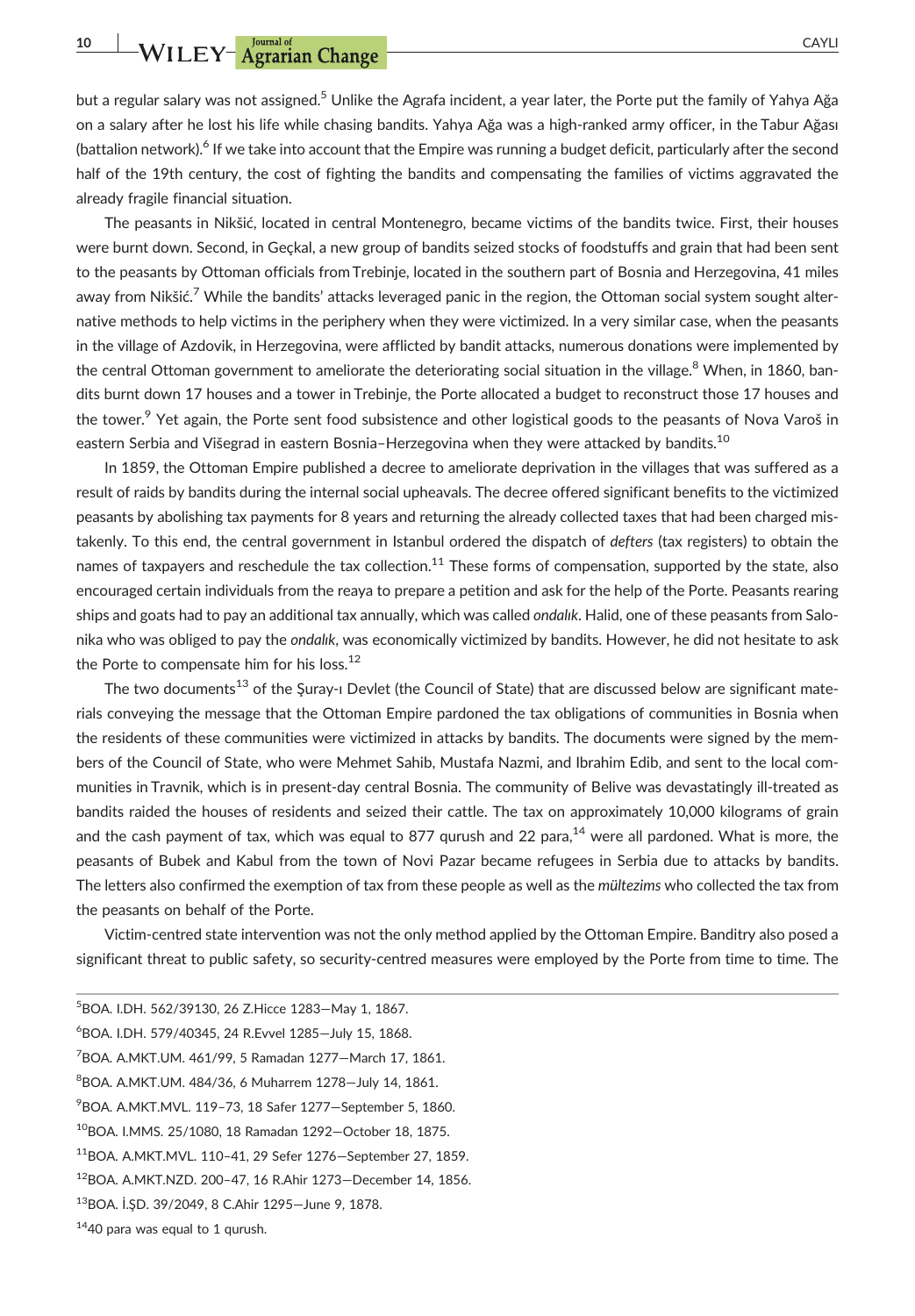security-centred form of state intervention was more prevalent when there was a local reaction against Ottoman authority. The next case,<sup>15</sup> which I will present below, shows that the Ottoman Empire applied both instruments of social justice and repressive methods at the same time to suppress the bandits. The people of Karsu Peyve in Bosnia, who were residents of around ten different villages, resisted the Ottoman Empire because of tax concerns. On the other hand, attacks by bandits created agitation in these villages. The vulnerable peasants asked for help from the central government of the Ottoman Empire to fight the bandits. In return, they declared that they would accept the superior authority of the Porte and its local governance, and that they would abandon their attempted uprisings against Ottoman authority. The central government sent armies into this region, suppressed the bandits and guaranteed the safety of the villages. Ten leaders of the community were invited to the Porte. Upon their arrival, the leaders of the community received presents. These gifts even included seeds to produce grain. Accordingly, the governor of Bosnia was also informed by the central government in Istanbul regarding these developments.

The two forms of state intervention mentioned above—victim‐centred and security‐centred—offer important hints with regard to understanding the reaction of state and society in difficult times. However, the last form of state intervention, authority‐centred state intervention, is both radical in its use of force and less flexible in its orientation towards entailing a progressive society and a negotiable governing model. The primary reason for this distinction lies in the perception of state authority, which identifies certain bandits as an existential threat directed against the social and political order. This drastic perception about the bandits also stimulated the Ottoman state to implement radical policies that were both destructive and ultimate. The two examples briefly presented in the next paragraphs, the Cretan revolt in 1866 and the April Uprising in 1875, demonstrate the radical vision of authority-centred state intervention.

Political dissent in Crete became much more intense with Greek independence in 1829. The religious support for a revolt against Ottoman rule not only increased the motivation of the bandits, but also created new conflicts between the religious authorities and the governing cadre of the state. One of the most prominent examples of this conflict occurred in the Sanjak of Chania, which was the most important region in the Vilayet of Crete. The island had already become notorious for Ottoman governance, given its attempted uprisings from the early 1820s onwards. Since that time, the resistance had been repressed with bloody Ottoman attacks. The revolt in Crete erupted and gained an international character when around 300 armed insurgents and 600 civilians tragically lost their lives in the surrounded Arkadi Monastery in 1866, after the intervention of Ottoman forces (Senisik, 2011, p. 76). The monastery crumbled when barrels of gunpowder in the church were set on fire. The spread of news about this atrocity across Europe, in various journals, magazines and newspapers, helped to delegitimize Ottoman rule on the island (Stillman, 1874, p. 87). Authority-centred state intervention was determined to succeed at the expense of tragic outcomes, as happened in the case of Arkadi Monastery. Hence, the Ottoman victory in the region also signified the erosion of zones of resistance and the restoration of state authority.

The April Uprising in 1875 dramatically weakened Ottoman state power in the Balkans. The well‐planned preparations for an uprising among the Bulgarians intensified in the autumn of 1875, when the fragilities of Ottoman authority crystallized during the Bosnian Uprising (1831–1832) and the Herzegovina Uprising (1852–1862). Todor Kableshkov, who was a young and ambitious nationalist, educated at Istanbul's Lycée Impérial Ottoman de Galata‐Sérai, led the attempted uprising with his band in April 1876 (Perry, 1993, pp. 31 and 245). Even though the number of victims remained a disputable issue among the conflicting factions, the Ottoman casualties were severe in the first half of the uprising, which began in the final days of April 1876. In a couple of days, the conflict expanded virally into central Bulgaria. The response of the Porte, the authority of which had already been defied formidably in Bosnia and Herzegovina, against the Bulgarian insurgents and bandit groups was relentless. The Porte's reaction was not regulated very well, as had happened in many previous suppressions. What is more, the attacks by the insurgent groups on bridges, roads, telegraph lines, and government buildings<sup>16</sup> radicalized the Porte into taking punitive

<sup>15</sup>BOA. I.DH. 576/40143, 19 Safer 1285—June 11, 1868.

 $16$ Doc. 451, Report by Mr. Baring on the Bulgarian Insurrection of 1876, pp. 333.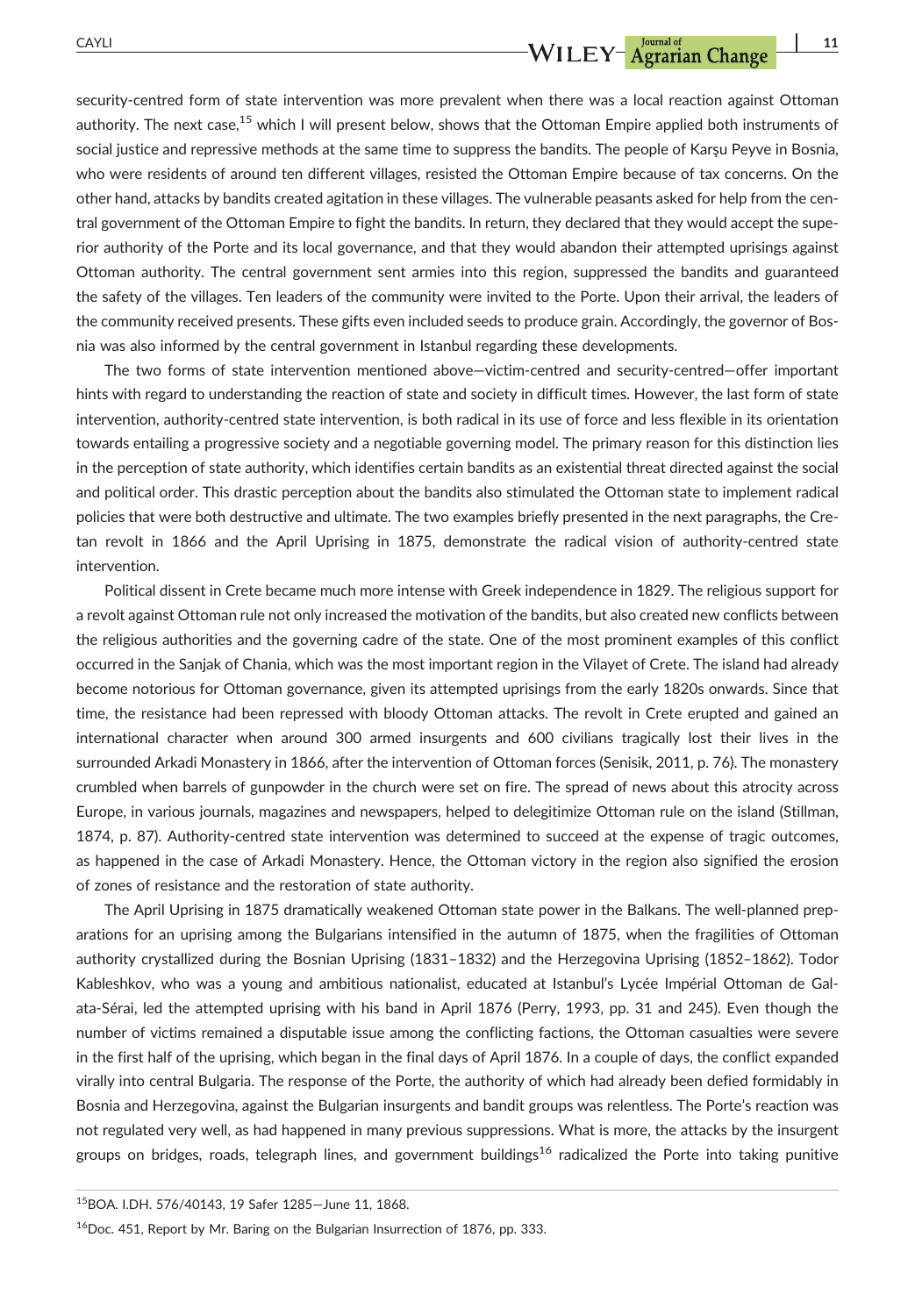measures. The Ottoman Empire had already become convinced that it should respond harshly to the rebels when the news about the victimization of Muslims and civilians reached the Porte. The uprising was controlled with bloody attacks by irregular soldiers, bashibozuks, particularly in Batak and neighbouring villages, which were severely afflicted by the bloodshed and terror of the bashibozuks. Thousands of people lost their lives tragically in the bashibozuk assaults. However, the malgovernance of the Porte became more palpable internationally when the bashibozuk violence drew furious attention abroad, because of the widespread atrocities in the region. What is more, the journalists and diplomats who visited the locations of the uprisings narrated and reported the violence eloquently. The foreign media, particularly The Times and the London Daily News, conveyed those bloodstained events on their pages (Reid, 2000, p. 453). Thus, authority‐centred state intervention is distinguished from victim‐centred and security‐centred state intervention because of its radical nature and the persistent revolt of the communities against the ruling regime. Therefore, both the revolts within the communities and the radical interventions of the state led to traumatic and iconic events.

# 6 | THE ITALIAN STATE INTERVENTION: VICTIMS, SECURITY, AND **AUTHORITY**

This section examines the three forms of Italian state intervention. Victims, both from the civilian population and state officials, received different types of state support. The policies to guarantee public safety were also part of the agenda of the Italian state, which implemented harsh legal measures and social control through a security‐centred state intervention. Finally, the Kingdom of Italy, as a newly established state, embraced radical suppression policies when it perceived that its ultimate authority was under threat. Thus, the Italian state organized a number of attacks against the rebel towns and zones of resistance that did not recognize state authority. The attacks of the Kingdom of Italy demonstrate that authority‐centred state intervention was both traumatic and iconic in the state‐building process. In the following paragraphs, I will analyse how state intervention revolved around the differing priorities of the authority of the state. Yet, similar to the Ottoman case, these priorities concentrated on the three main targets: (i) victims; (ii) security; and (iii) authority. All these three state interventions determined the course of the state reaction while responding to the dreadful challenges posed to the state.

The claims of Luigi de Benedictis offer important indications with which to conceive the state's perception with regard to brigandage. This perception among Italian officialdom influenced the state reaction against brigandage and banditry. When we look at the claims raised by Benedictis in 1862, the impact of cultural relativism is evident. Furthermore, there was an alarming psychosocial perception about the rise of brigandage activities that would categorize the newly established regime in the class of uncivilized nations.

There was also a growing resentment against the new rule in Sicily. The forces resisting the Kingdom of Italy did not remain silent. A manifesto was declared in Palermo on October 29, 1862 to mobilize people against the new authority on the island. The emotional discourse of the manifesto was both dramatic and straightforward. One of its first paragraphs was devoted to the social and cultural dichotomy between the North and South by means of the following statements: "In Turin, they sing, laugh, dance, feast; in the provinces of Southern Italy, there is crying out, shooting, suffering because of the devastations of troops and brigands."<sup>17</sup> Moreover, the letter continued by expressing the great concern regarding the new city council's priorities, which made the council busy with sending presents to Maria Pia of Savoy when she got married to Luís I of Portugal: "… And these people know very well that the municipal council of Palermo, which does not pay the debts of the Commune, is able to find money to prepare and send gifts to the royal princesses to imitate the Pope who sent his wedding gift to the daughter of Vittorio Emanuele II when she married the King of Portugal."<sup>18</sup>

<sup>17</sup>M.C.R. 668, 34(11), no. 61264, Al Popolo. Il Comitato. Palermo, October 2, 1862. 18Ibid., paragraph 5.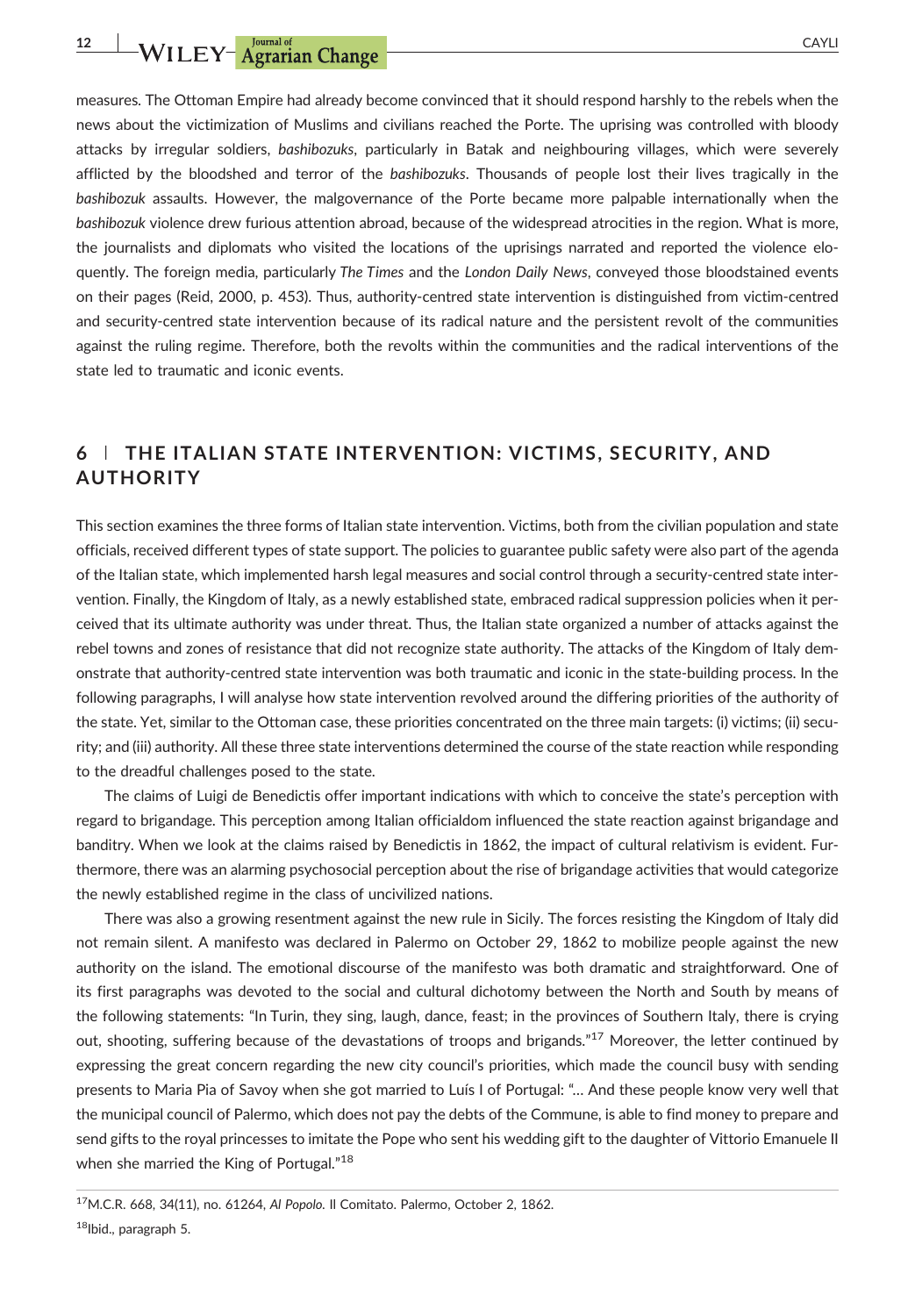# The public legitimacy of the Kingdom of Italy was also premised on its ability to provide social assistance for vulnerable groups, including both the civilian population and state forces, who were injured, killed, or economically ruined while fighting bandits and brigands. The nine different decisions explain how the state strove to recover these vulnerabilities through embracing a victim‐centred state intervention. For example, at its meeting held on January 24, 1864, the commission for the repression of brigandage granted premiums and subsidies<sup>19</sup>: these grants denoted the financial support of the Kingdom of Italy towards defeating brigandage activities with ease, through giving money to those people who cooperated with the state in this process or who were victimized because of their cooperation.

After 3 years of these decisions by the committee, there was still an intensive distribution of funding among those civilians who were either the victims of brigandage or who had received awards and prizes because of their collaboration with the authority of the state. For instance, one of the decisions made in Basilicata declared the award of "425 lira and its division into three pieces to be given to Vitiello Gerardo, Cesare Giovanni, Muro Lucano for presenting the brigand Vitiello Francescantonio to the justice".<sup>20</sup> This state support was also used effectively to support soldiers. Thousands of soldiers received medals because of their roles in the suppression of brigands. Cesari (1922, p. 167) reported that four gold medals, 2,375 silver medals, and 5,012 Medals of Honour had been distributed. The number of cases of distribution of money prizes in different places and at different times, particularly during the long 1860s, show that victim‐centred state intervention was one of the main methods adopted while fighting the brigands. However, it was not the only one. The following paragraphs point out that security‐centred and authority‐centred state interventions widened the scope of state authority, paved the way for state violence, and limited the fundamental rights of dissident communities.

The state reaction against the brigands and bandits was predicated on the possibility of their success as the sole ruling authority, which would delegitimize the power of the newly established state after the fall of the Kingdom of the Two Sicilies. Accordingly, the sometimes reactionary attitudes of the citizens and bandits towards the state forces fostered the degree of the harsh decisions taken by state authority to rule the region as an independent and omnipotent agency. The verdict delineated below is a crucial example demonstrating how the intervention of the state was aimed at the extension of its authority over the entire community in Siracusa in Sicily, through raising concerns related to public safety and the legitimacy of state authority:

Some unsavoury people were committing themselves to engaging in certain acts, which cannot be found in a civilized country. Stones were thrown at the Band of the National Guard while they were playing in the marina on Sunday. Some people stopped in the Theatre for a political demonstration on Monday, the following week. These are not only the responsibilities of the insensitive people who committed these acts, but also the citizens who tolerated such acts and eventually fostered the concealment of the Authority.

The honour of the City concerns all of you.

Any person who, in any way, attempts to change the public order either through acts, or words, will be arrested or taken to the disposal of the Military Tribunal in Catania or Messina. Those who know the perpetuators, but do not collaborate with the Authority will also be denounced in the municipal and military authority according to its illegal outcome.

Denouncing the disturbers is a r<u>eq</u>uirement of Patriotism whereas hiding them is pusillanimity and it is eventually equivalent to complicity.

The concerns about public safety increased other measures within the context of security‐centred state intervention. Unsurprisingly, within a week of the incident in Siracusa, Filippo Brignone, the highest authority responsible for

<sup>&</sup>lt;sup>19</sup>M.C.R. 543, 4(6). Provincia di Basilicata, commissione per la repressione del brigantaggio e per la distribuzione del fondo raccolto con la soscrizione nazionale. Il Presidente Cav. Pasquale Ciccotti, il segretario G.M. Rossi, il prefetto Veglio. Potenza, February 10, 1864.

<sup>&</sup>lt;sup>20</sup>M.C.R. 543, 7(8). Provincia di Basilicata, commissione provinciale per la repressione del brigantaggio e per la distribuzione del fondo raccolto dalla soscrizione nazionale. Potenza, December 13, 1866.

<sup>21</sup>M.C.R. 668, 34(7), Comando Generale della Sotto Divisione Militare Territoriale di Siracusa. Siracusa, September 5, 1862.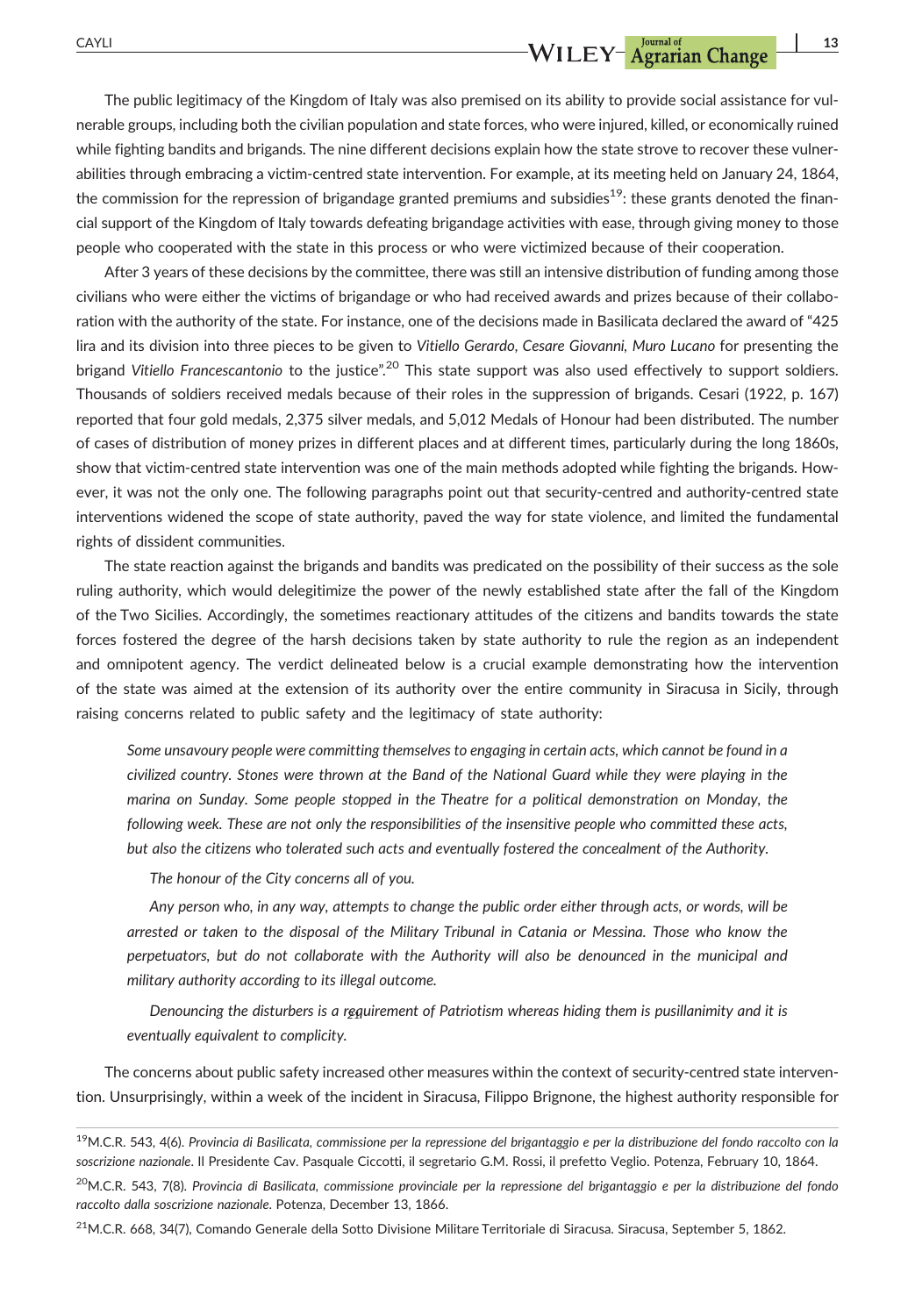the mobilization of troops in Sicily, claimed that "the military represents the government so everyone must be respectful towards the military as if it were the government". In the following statements in the same document, he underlines that every harsh measure needs to be taken to defeat the brigands, and he insists on the treatment of every resident as a brigand if that person bears arms.<sup>22</sup>

In line with the assertions raised by Brignone, the mayors played a crucial role in the suppression of the brigands through collaboration with the military authorities. Emilio Pallavicini's letter to the mayors of the provinces of Terra di Lavoro, Aquila, Molise, Benevento, Salerno, Avellino, and Basilicata is discernible proof of this collaboration. More importantly, his letter ordered crucial duties for the municipalities in the interests of public safety by reporting the locations of bandits and brigands, through forcing the relatives of the bandits to collaborate with the law enforcement agencies, and even considering assigning a salary or giving money prizes upon receiving their confessions regarding the bandits' hideouts.<sup>23</sup>

One of the remarkable concerns with regard to public safety was the complete elimination of arms, excluding those in the possession of the state forces. Hence Eberhardt, the colonel who was responsible for the repression of brigands, claimed that the disarmament of the civilians in Agrigento (located in southern Sicily) was an obligation for public safety. The security-centred state intervention used, prima facie, the 'public safety' concern to legitimize its intervention. However, the harsh reaction of the state even against civilians shows that the state had a different agenda beyond the public safety concern.<sup>24</sup>

In addition to the victim‐centred and security‐centred state interventions, the Kingdom of Italy also applied the authority‐centred state intervention, which was radical in its reaction, similar to the case of the Ottoman Empire. The massacre at Pondelandolfo represents one of the most prominent examples of state crime, when authority‐ centred state intervention was imposed both zealously and brutally.

The villagers and brigands resisted and captured a group of soldiers when they arrived in Casalduni to seek fugitives: 41 of the soldiers were then killed, on August 11, 1861 (Di Fiore, 2014, pp. 338–339). The retaliation against the killings paved the way for a radical state reaction, which was neither proportional nor prudent. Pondelandolfo and Casalduni, which were 4 miles away from each other, were sacked by the Piedmontese military forces on August 14, 1861. The development of the massacre demonstrates that the aim of the military force went further than taking control in the city: "Leave not a stick standing in Pondelandolfo and Casalduni" was the ruling code of the massacre when General Enrico Cialdini ordered Colonel Geatano Negri to suppress these two unsubdued towns (De Matteo, 2000, p. 210). Carlo Margolfo, from the Italian Royal Army, narrated the carnage eloquently, conveying how a set of planned and yet violent attacks convulsed the region dramatically:

We entered the town and immediately began shooting the priests and any men we came across. Then, the soldiers started sacking, and finally we set fire to the town … What a terrible scene it was, and the heat was so great that you could not stand it there. And what a noise those poor devils made whose fate it was to die roasted under the ruins of the houses. But while the fire raged we had everything we wanted—chickens, bread, wine, capons. We were short of nothing. (Duggan, 2008, p. 223).

After the troops turned to Benevento, Colonel Gaetano Negri prepared a report and sent it to the provincial governor on the following day, stating: "At dawn yesterday justice was done to Pontelandolfo and Casalduni. They are still burning" (Duggan, 2008, p. 224). Even though the exact number of deaths remains uncertain, hundreds of people died on the night of the massacre, 3,000 people lost their homes, and many escaped. Also, 573 people were put on trial and punished with either life imprisonment or hard labour (Duggan, 2008, p. 224). The Italian authorities eradicated the

<sup>&</sup>lt;sup>22</sup>M.C.R 668, 34(6), Comando Generale per le truppe mobilizzate in Sicilia. Il Giornale Officiale di Sicilia. F. Brignone. Palermo, September 12, 1862.

 $^{23}$ M.C.R. 543, 8(8), no. 143 circolare. Comando Generale delle truppe per la repressione del brigantaggio nelle provincie di Terra di Lavoro, Aquilia, Molise, Benevento, Salerno, Avelino e Basilicata. Emilio Pallavicini. Salerno, July 29, 1869.

<sup>&</sup>lt;sup>24</sup>M.C.R. 668. 34(10), no. 61263. Comando Generale delle Truppe Mobilizzate nelle Provincia di Grigenti, Il Colonnello Eberhardt, Grigenti, October 1, 1862.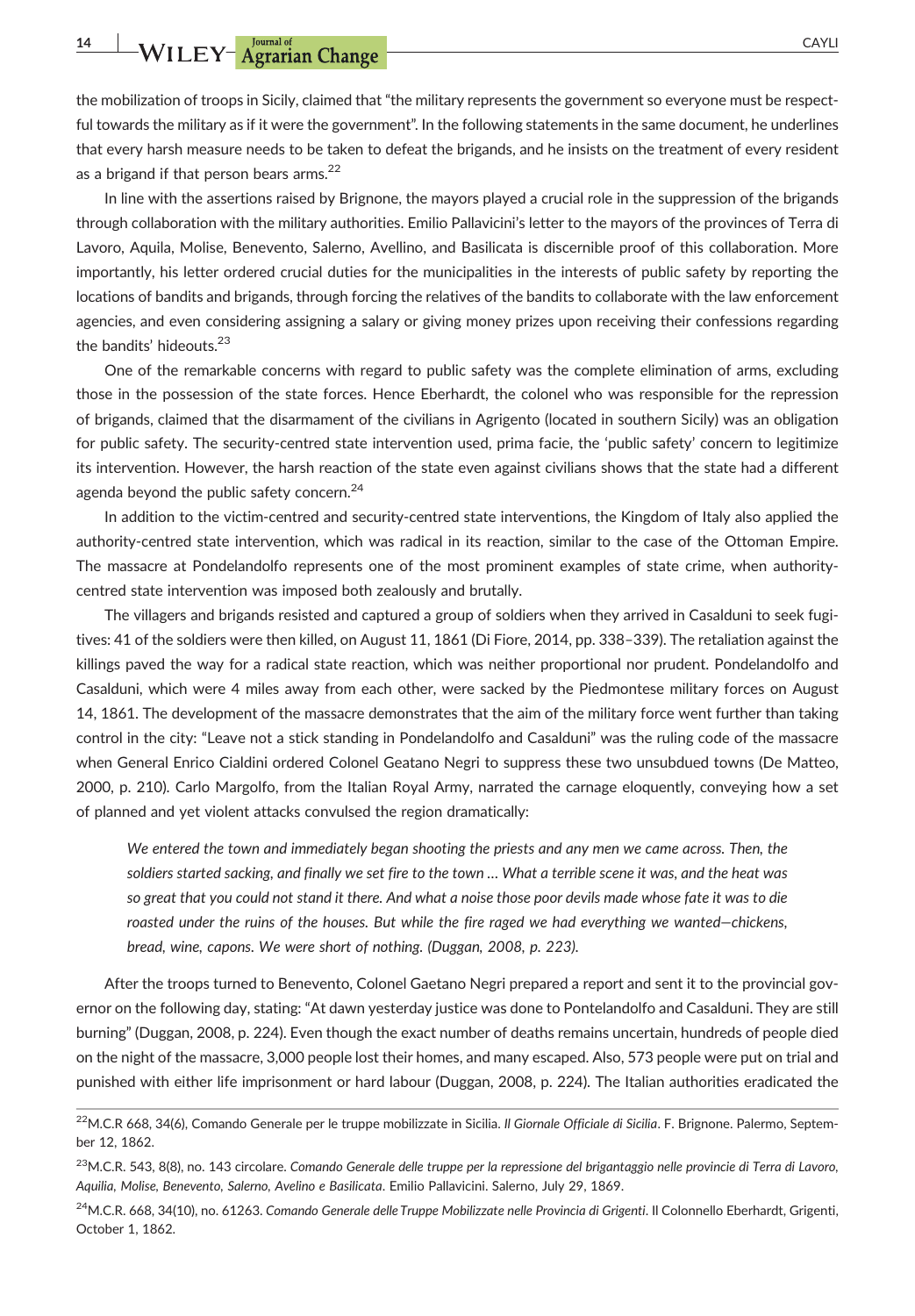|                                   |                                          | lictim-centred state intervention |                                     | Authority-centred state        |
|-----------------------------------|------------------------------------------|-----------------------------------|-------------------------------------|--------------------------------|
|                                   | Local people                             | State officials                   | Security-centred state intervention | intervention                   |
| The Ottoman state<br>intervention |                                          |                                   |                                     |                                |
| The Italian state<br>intervention |                                          |                                   |                                     |                                |
| Principal concerns                | social welfare system and<br>Event-based |                                   | Public safety in the name of state  | Ultimate submissiveness to the |

social protection

social protection

Implications Economic, logistic, and infrastructural

Implications

Economic, logistic, and infrastructural support for the victims

support for the victims

Outcomes Recognition of and collaboration with the

Outcomes

state power as the ruling authority and the increase of trust among local people and state officials towards the state institutions

state officials towards the state institutions state power as the ruling authority and the increase of trust among local people and Recognition of and collaboration with the

legitimacy

Law enforcement (police and military force) and legal measures

aw enforcement (police and

military force) and legal measures

Criminalization of the zones of resistance and clashes, ranging from small‐scale to large‐scale, between the conflicting factions

from small-scale to large-scale,<br>between the conflicting factions resistance and clashes, ranging Criminalization of the zones of

political and social order of

political and social order of

state authority

state authority

Radical change in the zones of

Radical change in the zones of

resistance

resistance

Traumatic and iconic state interventions resulting in the erosion of zones of resistance

Traumatic and iconic state

| $\frac{1}{2}$                  |
|--------------------------------|
|                                |
| ١                              |
| $\vdots$                       |
|                                |
| $\ddot{\phantom{0}}$<br>l<br>I |
| Ó                              |
| ומות ביות                      |
|                                |
| 1                              |
|                                |
|                                |
|                                |
|                                |
| i<br>I                         |
| ł<br>ו<br>ו                    |

erosion of zones of resistance

interventions resulting in the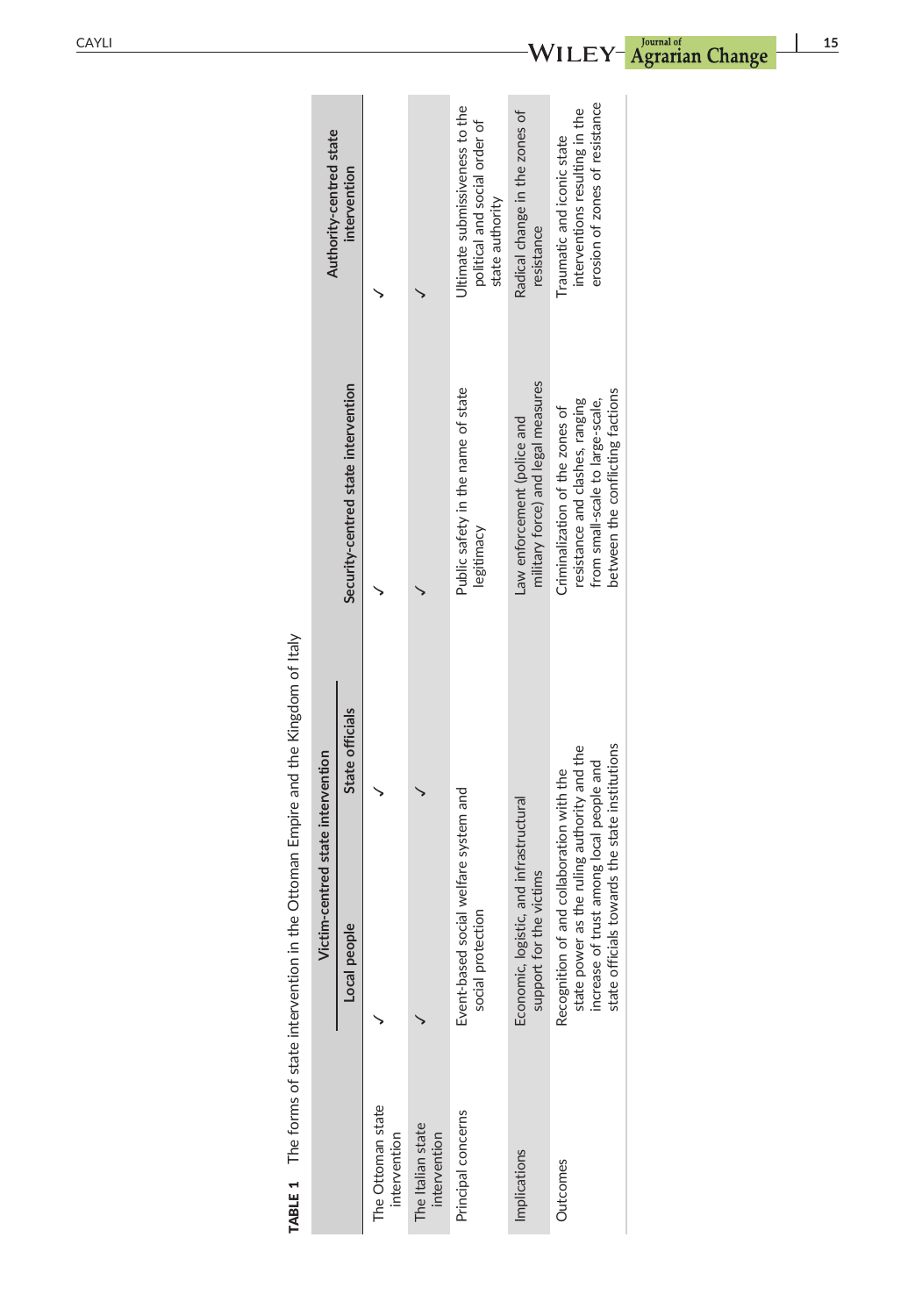bandits at the expense of civilian victims. Indeed, their attempt contained parallel motives when compared with the Ottoman authorities, as was presented above with regard to the April Uprising and Arkadi monastery incidents.

# 7 | CONCLUSIONS

The suppression of bandits also instigated the reaction of the local community. This dilemma created its own sociocultural paradoxes, which lured the local agencies and state authorities into vying for power. Crime, violence, and social exploitation were the constant variables that became embedded in the everyday lives of rural communities during the process of state restoration and the state foundation process in the Ottoman and Southern Italian social spectra. The perplexing relationship between the peasants and the bandits did not just criminalize the rural communities. More vehemently, and in both cases, the same relationship prompted radical state suppression when the central and highest state authority perceived the reaction in the periphery as a perilous risk directed against its own authority. It is clear in hindsight that there are diverse reasons for the upsurge of bandits in the Ottoman Balkans and the Italian peninsula during the 19th century. Yet the common reasons, which rendered banditry epidemic, were predicated on the dynamics of social injustice in rural governance.

The victim-centred state intervention prioritized state support and event-based social protection for the victims. The salaries assigned to the victims and their relatives, and the economic, logistical, and infrastructural support for the communities, were symbols of state power, which were also intended to increase trust in the state's authority and institutions. However, victim‐centred state intervention offered mostly temporary solutions. Neither the Ottoman Empire nor the Kingdom of Italy drafted the necessary agrarian reforms to change the dynamics of socio‐economic life fundamentally and to make social justice the ruling principle. Indeed, the rural dissent and banditry resonated as the outcomes of social injustice and state misrule. Unlike victim-centred state intervention, security-centred state intervention prioritized public safety and employed the law enforcement agencies to guarantee public safety. The Ottoman and Italian state authorities conceived many of the attempts at resistance as the product of banditry and brigandage within the context of security‐centred state intervention. This perception also fostered the criminalization of the dissident communities in the zones where the uprisings were taking place. In fact, an important part, if not all, of these uprisings were primarily related to the great social dissent and the withering hopes of the peasants with regard to agrarian reform and social progress. Finally, authority-centred state intervention was the most radical form among the various intervention models, because of the conviction that the social and political order of the state was under ultimate threat, and that the same threat needed to be obviated prima facie. More importantly, the ultimate threat against state authority was used to legitimize the destruction of the zones of resistance, and even led to massacres to suppress the uprisings or to execute revenge in the cases presented above. The Ottoman Empire and the Kingdom of Italy employed authority‐centred state intervention when both states perceived that there was no more effective way to subdue the resisting communities. This determination also created radical changes in the demographic, social, and cultural structure of the zones of resistance through the massacres, in the Italian case, at Bronte, Pontelandolfo, and Casalduni, and, in the Ottoman case, with regard to the April Uprising and Arkadi Monastery (see Table 1).

The victim‐centred, security‐centred and authority‐centred forms of state intervention could not eradicate the source of the social problem, which was not primarily addressed by these intervention models. Nevertheless, the three forms of Ottoman and Italian state intervention consolidated the central state authority in the periphery, but also made the state's authority more fragile and dependent on the local forces, rather than on the principles of social justice and the rule of law. The paradox of state intervention, thus, prevailed in the Ottoman and Italian cases because the state interventions provided a temporary relief in the short term, while leading to longer and more formidable periods of contention in both the periphery and the centre. A comparison of the Ottoman and Italian cases shows that the actors of peasant society were not passive figures of the periphery. In fact, their reactionary stance was a remarkable indication when they were subject to injustice to such an extent that the rural communities determined the course of state policies and the degree of state intervention. This is another reason why the characterization of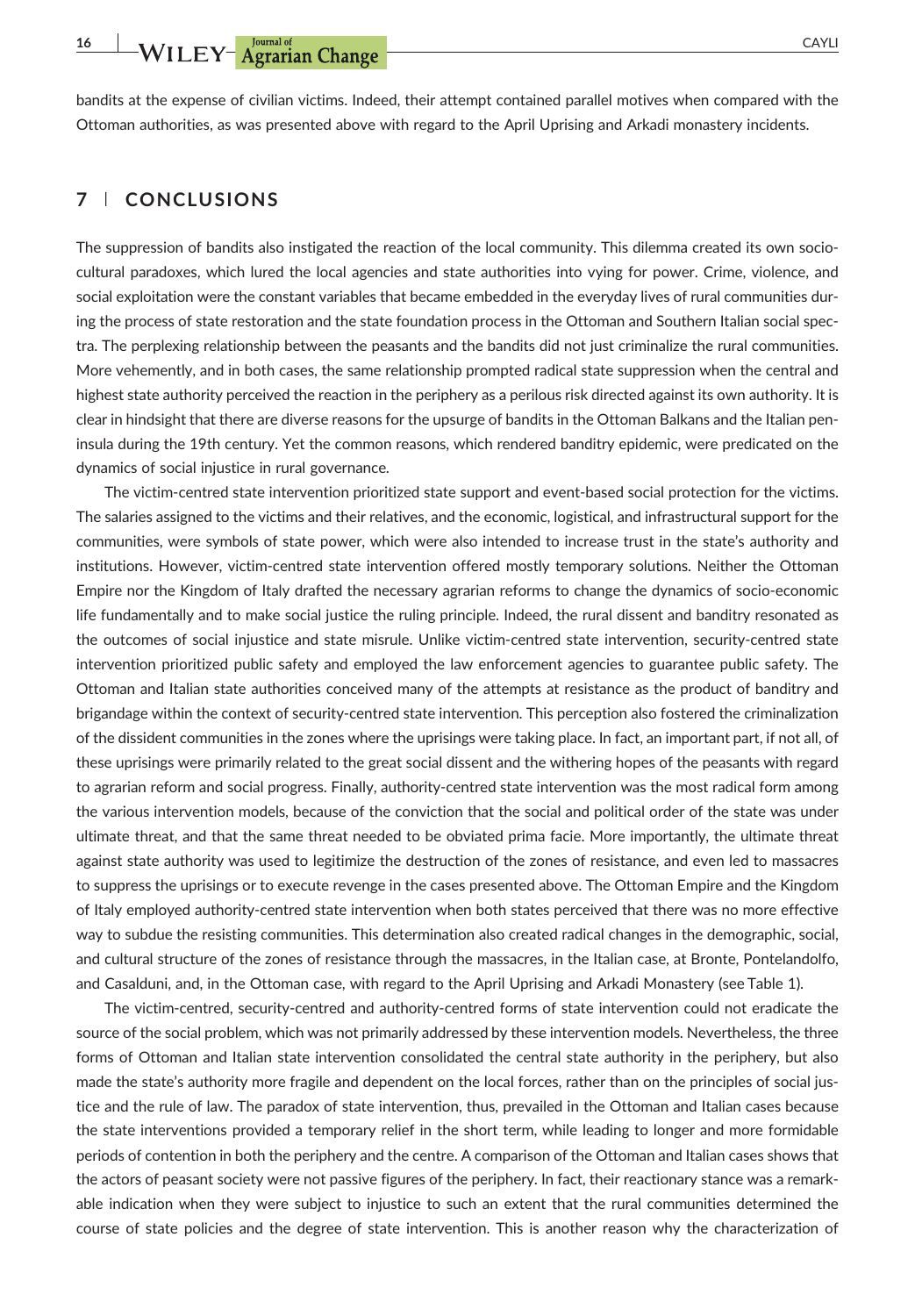bandits with strong narratives and attempts to resist finds its central place in folklore, poems, and ballads. Indeed, the bandits cannot be reduced merely to the outcome of political and social dissent in contentious societies. The collective memory of peasants who disseminate the stories of bandits through ballads, stories, and poems points to the direction of future research in this field. In addition to the importance of cultural materials, comparative research also needs to take the cross‐sectional archival materials into account to explore the embedded injustice in the everyday lives of rural society, and the form of state intervention, which has determining implications and outcomes for both the structure of the state and of society. In this context, delving into the factual and yet tragic cases in the court documents and military and state archival sources might open new gates to an exploration of the complex social and cultural dynamics of vulnerable rural communities in different periods of history.

#### ACKNOWLEDGEMENTS

While I am very satisfied with this final version of the paper, it would not have been possible without the feedback of reviewers and the help of editors, to whom I am most grateful, since I submitted the paper for publication.

#### **REFERENCES**

- Arlacchi, P. (1983). Mafia, peasants, and great estates: Society in traditional Calabria. Cambridge, UK: Cambridge University **Press**
- Aytekin, E. A. (2013). Tax revolts during the Tanzimat period (1839–1876) and before the Young Turk revolution (1904– 1908): Popular protest and state formation in the late Ottoman Empire. Journal of Policy History, 25(3), 308–333.
- Barkey, K. (2008). Empire of difference: The Ottomans in a comparative perspective. Cambridge, UK: Cambridge University **Press**
- Beaton, R. (1980). Folk poetry of modern Greece. Cambridge, UK: Cambridge University Press.
- Beinin, J. (2001). Workers and peasants in the modern Middle East. Cambridge, UK: Cambridge University Press.
- Bianchi, Q. (1903). Brigante Ninco Nanco dal punto di vista storico ed antropologico conritratto e documenti inediti. Napoli (Tribunali, 276): Tip. Gazz. Dritto e Giuris.
- Bogaç, A. E. (2003). Local court, provincial society, and justice in the Ottoman Empire: Legal practice and dispute resolution in Çankiri and Kastamonu (1652–1744). Leiden: Brill.
- Brögger, J. (1968). Conflict resolution and the role of the bandit in peasant society. Anthropological Quarterly, 41, 228–240.
- Candeloro, G. (1966). Storia dell'Italia moderna (2nd ed.). Milano: Feltrinelli.
- Cassia, P. S. (1993). Banditry, myth and terror in Cyprus and other Mediterranean societies. Comparative Studies in Society and History, 35(4), 773–795.
- Cesari, C. (1922). Il brigantaggio e l'opera dell'esercito italiano dal 1860 al 1870. Roma: Ausonia.
- Ciconte, E. (2011). Banditi e briganti: Rivolta vontinua dal cinquencento all'ottocento. Soveria Mannelli: Rubbettino Editore.
- Clark, M. (2009). The Italian Risorgimento. London: Longman.
- Coşgel, M. M., Ergene, B., Etkes, H., & Miceli, T. J. (2013). Crime and punishment in Ottoman times: Corruption and fines. Journal of Interdisciplinary History, 18(3), 353–376.
- Curott, N., & Fink, A. (2012). Bandit heroes: Social, mythical or rational? American Journal of Economics and Sociology, 71(2), 470–497.
- Dal Lago, E. (2005). Agrarian elites: American slaveholders and Southern Italian landowners, 1815–1861. Baton Rouge, LA: LSU Press.
- Davis, J. A. (1988). Conflict and control: Law and order in 19th century Italy. London: Macmillan.
- De Matteo, G. (2000). Brigantaggio e Risorgimento. Napoli: Guida.
- Di Fiore, G. (2014). I vinti del Risorgimento: Storia e storie di chi combatté per i Borbone di Napoli. Torino: UTET.
- Dickie, J. (1999). Darkest Italy: The nation and stereotypes of the Mezzogiorno, 1860–1900. New York: Palgrave Macmillan.
- Duggan, C. (2008). The force of destiny: A history of Italy since 1796. Boston, MA: Houghton Mifflin.
- Esmer, U. T. (2014). Economies of violence, banditry and governance in the Ottoman Empire around 1800. Past & Present, 224, 163–199.
- Fiume, G. (1984). Le bande armate in Sicilia (1819–1849): Violenza ed organizzazione delpotere. Palermo: Annali della Facoltà di Lettere e Filosofia, Università di Palermo.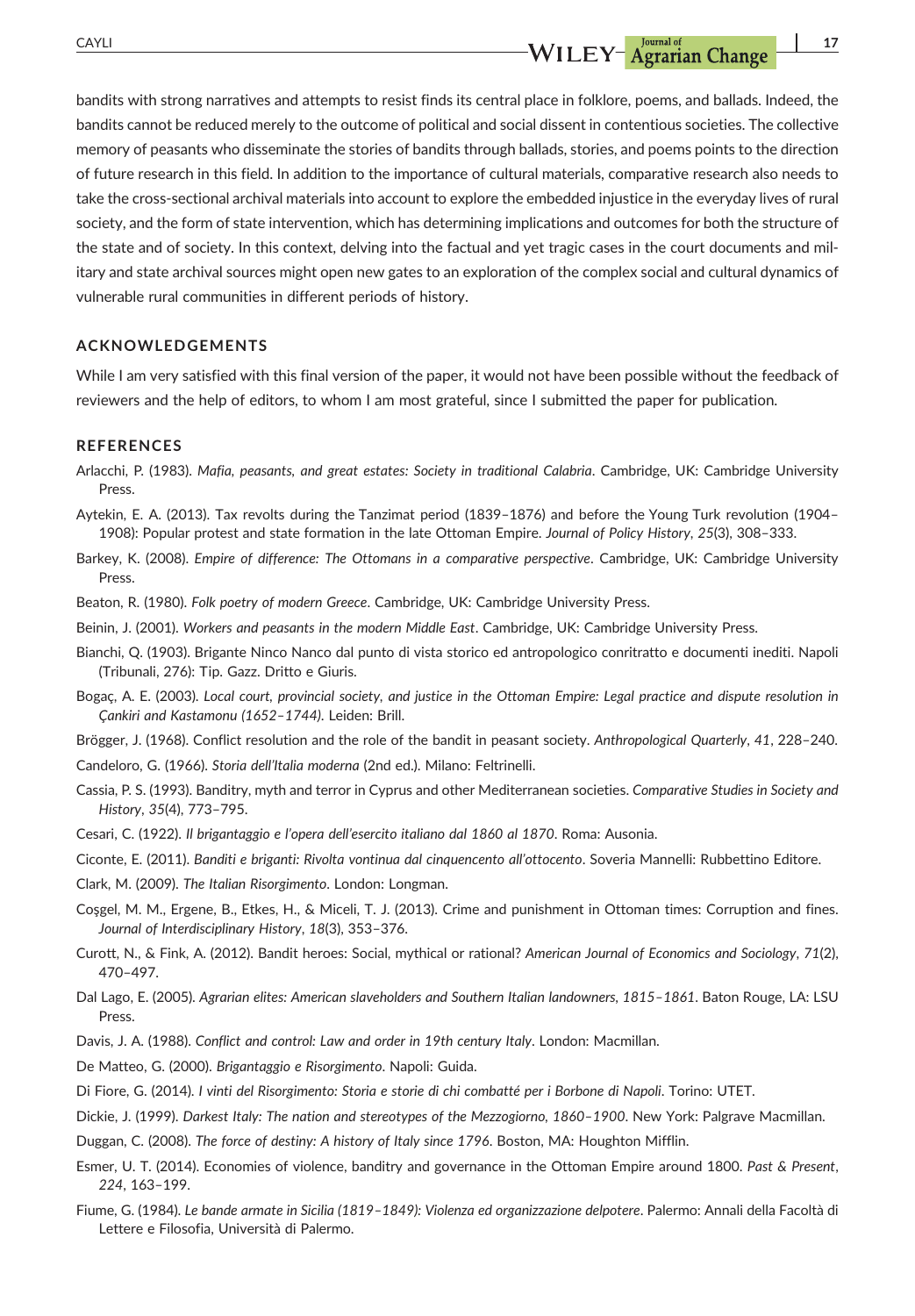Gaudioso, F. (2002). Brigantaggio, repressione e pentitismo nel Mezzogiorno preunitario. Galatina: Congedo.

- Guiso, L., & Pinotti, P. (2013). Democratization and civic capital. In G. Toniolo (Ed.), The Italian economy since unification. Oxford: Oxford University Press.
- Haim, G. (1994). State, society and law in Islam: Ottoman law in comparative perspective. Albany, NY: State University of New York Press.
- Harley, C. K. (1978). Western settlement and the price of wheat, 1872–1913. Journal of Economic History, 38(4), 865–879.
- Heper, M. (1980). Center and periphery in the Ottoman Empire: With special reference to the nineteenth century. International Political Science Review/Revue internationale de science politique, 1(1), 81–105.
- Herzog, C. (2003). Corruption and the limits of the state in the Ottoman province of Baghdad during the 19th century. The MIT Electronic Journal of Middle East Studies, 3, 36–43.
- Hilowitz, J. (1976). Economic development and social change in Sicily. Cambridge, MA: Schenkman.
- Hobsbawm, E. J. (1959). Primitive rebels: Studies in archaic forms of social movement in the nineteenth and twentieth centuries. Manchester: Manchester University Press.
- Hobsbawm, E. J. (2000 [1969]). Bandits. New York: The New Press.
- Inalcik, H. (1964). Tanzimâtın uygulanması ve sosyal tepkileri. Belleten, 28, 623–690.
- Jamieson, A. (1999). The Antimafia: Italy's fight against organized crime. Basingstoke: Macmillan.
- Karamursal, Z. (1940). Osmanlı mali tarihi hakkında tetkikler. Ankara: TTK.
- Karpat, K., & Zens, R. W. (2003). Ottoman borderlands: Issues, personalities and political changes. Madison, WI: University of Wisconsin Press.
- Kasaba, R. (1988). The Ottoman Empire and the world economy: The nineteenth century. Albany, NY: State University of New York Press.
- Koliopoulos, J. S. (1989). Brigandage and irredentism in nineteenth-century Greece. European History Quarterly, 19, 193-228.
- Mack Smith, D. (1965). The Latifundia in modern Sicilian history. Proceedings of the British Academy, 6, 85–124.
- Massari, G. (1961). Il brigantaggio. In R. Villari (Ed.), Il Sud nella storia d'Italia: Antologia della Questione Meridionale. Editori Laterza: Bari.
- Moe, N. (2002). The view from Vesuvius: Italian culture and the Southern Question. Los Angeles, CA: University of California Press.
- Moore, J. W. (2010). The end of the road? Agricultural revolutions in the capitalist world‐ecology, 1450–2010. Journal of Agrarian Change, 10(3), 389–413.
- Morilla Critz, J., Olmstead, A. L., & Rhode, P. W. (1999). "Horn of plenty": The globalization of Mediterranean horticulture and the economic development of Southern Europe, 1880–1930. Journal of Economic History, 59(2), 316–352.
- O'Rourke, H. K. (1997). The European grain invasion, 1870–1913. Journal of Economic History, 54(4), 775–801.
- Özcan, A. (1986). Başı bozuk. In İslam ansiklopedisi (vol. V, p. 130). İstanbul: Maarif Matbaası.
- Perry, M. D. (1993). Stefan Stambolov and the emergence of modern Bulgaria. Durham, NC: Duke University Press.
- Petrov, M. V. (2004). Everyday forms of compliance: Subaltern commentaries on Ottoman reform, 1864–1868. Comparative Studies in Society and History, 46(4), 730–759.
- Petrović, A. (2003). The role of banditry in the creation of nation states in the central Balkans during the 19th century. Simon Fraser University, Burnaby, BC (MA thesis).
- Quataert, D. (2000). The Ottoman Empire, 1700–1922. Cambridge, UK: Cambridge University Press.
- Reid, J. J. (2000). Crisis of the Ottoman Empire: Prelude to collapse 1839–1878. Stuttgart: Franz Steiner Verlag.
- Romano, F. (1966). Storia della Mafia. Salerno: Arnoldo Mondadori Editore.
- Sadat, D. (1972). Rumeli ayanlari: The eighteenth century. The Journal of Modern History, 44(3), 346–363.
- Santino, U. (2000). La cosa e il nome: Materiali per lo studio dei fenomeni premafiosi. Soveria Mannelli, Catanzaro: Rubbettino.
- Schneider, J. (1998). Italy's "Southern Question": Orientalism in one country. Oxford: Berg.
- Schneider, J., & Schneider, P. (2008). The anthropology of crime and criminalization. Annual Review of Anthropology, 37, 351–373.
- Scianò, G. (2004). Sicilia, Sicilia, Sicilia! Palermo: Edizione Anteprima.
- Scott, C. J. (1985). Weapons of the weak: Everyday forms of peasant resistance. New Haven, CT: Yale University Press.
- Senisik, P. (2011). The transformation of Ottoman Crete: Revolts, politics and identity in the late nineteenth century. London: I. B. Tauris.